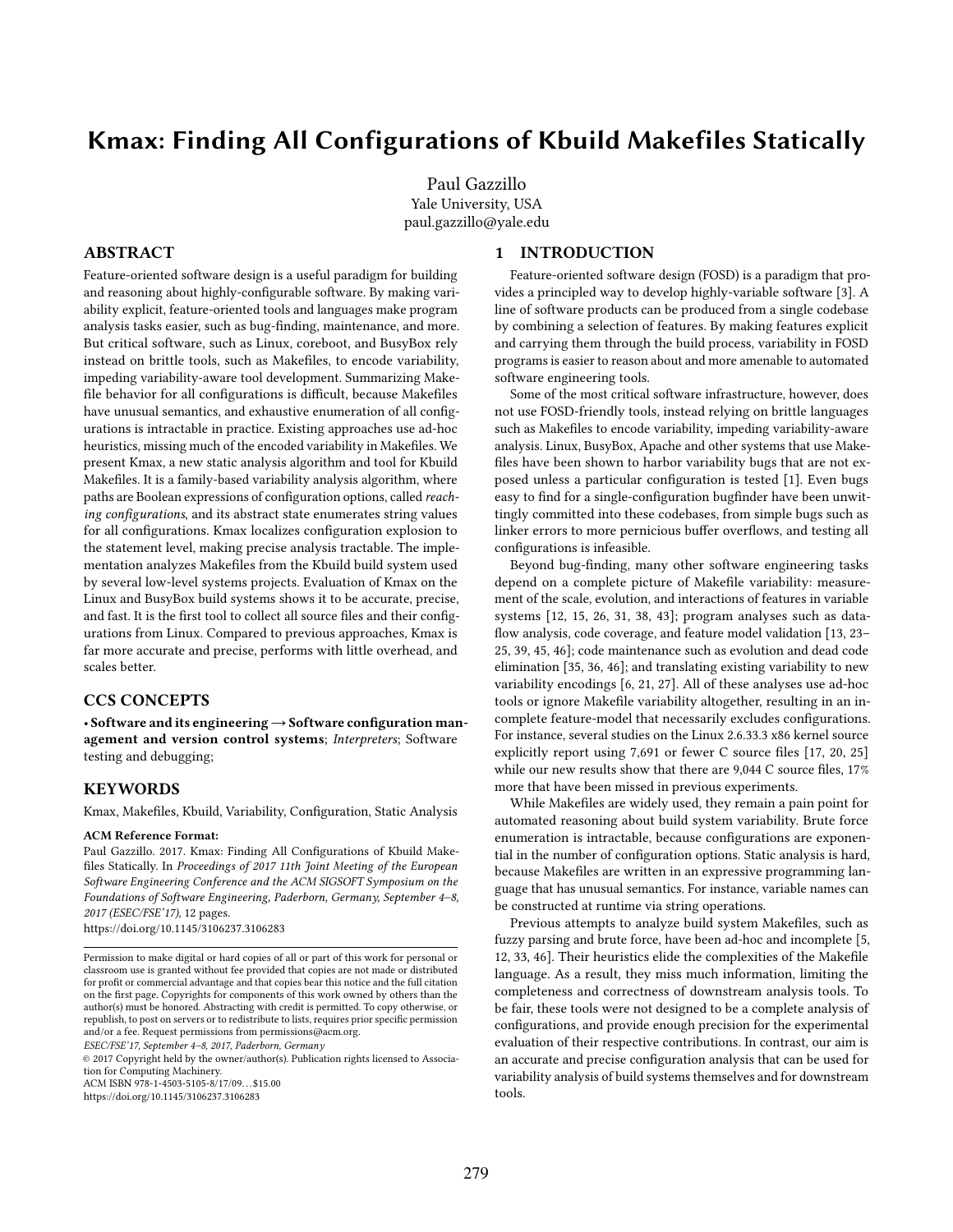#### ESEC/FSE'17, September 4–8, 2017, Paderborn, Germany Paul Gazzillo

Our goal is to enable family-based analysis of build system variability [\[3\]](#page-10-0). A family-based analysis reasons about the space of possible configurations as a whole, typically in a single pass, as opposed to reasoning about configurations separately. Previous heuristics for Kbuild Makefile analysis have difficulty covering the configuration space tractably, so are less useful for reasoning about variability. An example of the utility of a variability-aware analysis is finding unreachable code. The Linux kernel contains source that can never be compiled, either due to bugs in the Makefiles or infeasible combinations of configurations. More subtly, many source files are only feasible when building for a specific architecture. This is useful information for software tools, e.g., a bug found in an infeasible configuration is a false positive. Reasoning about the entire space of configurations makes handling such issues feasible.

KBuildMiner [\[5\]](#page-10-18) and GOLEM [\[12,](#page-10-2) [46\]](#page-11-3) represent state of art approaches to analyzing Kbuild Makefile configurations. KBuildMiner works by parsing common Makefile usage patterns. But parsing alone invariably misses much by not accounting for Makefiles semantics, even when Makefiles are manually adjusted to fit the parser's grammar. GOLEM uses heuristic brute force enumeration. It enables one or more features at a time and executes the Makefiles, recording the resulting output. But this approach is very slow, and still only covers a fraction of all configurations, because of the sheer number of combinations of configuration options. In contrast, we approach variability in Makefiles as a static analysis problem. This is a natural fit: features are Makefile variables and variability is encoded with if-then-else statements and variable expansion.

We introduce a new, family-based, static analysis algorithm called Kmax for Kbuild Makefiles that yields a precise description of variability. Kmax provides abstractions for the configuration and string domains, and its data-flow results yield a precise summary of all possible configurations of a Makefile. The analysis is path-sensitive, where paths model the reaching configurations, i.e., the combinations of configuration settings that lead to a particular point in the Makefile program. By using Binary Decision Diagrams (BDDs) to concisely represent paths, we can model all configurations with good performance in practice, even on the highly-configurable build system for Linux.

Kmax's abstract state enumerates all configurations of string values, which localizes configuration explosion to the statement-level instead of the entire Makefile. This enables precise analysis of complex string operations in Makefiles such as runtime variable name construction. In a single pass, Kmax collects a BDD representation of the space of configurations from Kbuild Makefiles. With this representation, it can incorporate further constraints on the space due to developer policy, e.g., drivers that only apply to a specific platform.

Kmax's analysis approach is implemented in a new tool, which analyzes Makefiles written for the Kbuild build system used by many highly-configurable projects including the Linux kernel, Busy-Box, and coreboot. The Kmax tool collects all C files comprising the codebase and Boolean expressions of configuration options that control them, i.e., the feature model. We evaluate Kmax for accuracy, precision, and performance on the build systems for the Linux kernel and BusyBox. Kmax takes only minutes on the Linux build system and is the first to correctly find all C files for the Linux kernel and their configurations. Kmax is compared against

the state of art heuristic approaches, KBuildMiner and GOLEM, and is shown to be much more accurate and precise with better or little performance overhead and better scalability. Because of its principled approach to variability, Kmax is able to identify dead and orphaned code due to infeasible configurations.

The contributions of this paper are as follows:

- A new static analysis algorithm for Kbuild Makefiles (Section [3\)](#page-3-0).
- An implementation of the algorithm in a new tool, Kmax, for the Makefile-based Kbuild build system that collects all C source file names and the configurations in which they are built (Section [4\)](#page-5-0).
- An experimental evaluation of Kmax on two build systems that demonstrates its precision, accuracy, and speed, taking minutes for the Linux build system and seconds for BusyBox (Section [5\)](#page-6-0).
- A comparison of Kmax to previous Kbuild analysis tools KBuildMiner and GOLEM on two versions of the Linux source code showing that Kmax is substantially more accurate and precise with little performance overhead and better scalability (Section [6\)](#page-7-0).

Kmax is available online for download<sup>[1](#page-1-0)</sup>.

# 2 OVERVIEW

Figure [1](#page-2-0) is a small, representative example drawn from the thou-sands of individual Makefiles comprising the Linux build system<sup>[2](#page-1-1)</sup>. For brevity, this example involves two configuration options A and B, but Makefiles in practice may have dozens or hundreds of configuration options, making exhaustive enumeration of all configurations infeasible.

A and B are Boolean Linux configuration options, which in Linux means that the option is set either to y for yes to include the feature or is left unset to exclude the feature. Makefiles do not have any other variable type besides string, so Boolean is a convention describing this range of values for a configuration option. When executed, this Makefile determines, given inputs A and B, which source code files to include in the build. Lines 1–7 programmatically construct the set of filenames and store them in the variable obj-y, which is used in the rule on lines 8–9 to perform the actual build.

The first statement (line 1) is an assignment that initializes  $obj-y$ to fork.o, the object file corresponding to the fork.c source file. The following if-then-else block tests whether A equals y (line 2), i.e., whether feature A has been enabled. Variables are referenced (expanded in Makefile terminology) with the \$(A) syntax. Depending on A's value, BITS is either set to to 32 (line 3) or to 64 (line 5).

The next statement (line 7) is another type of assignment  $(+=)$ that appends to an existing variable value. Looking first at the right-hand side, the value of the assignment is computed by first expanding any variable references. In this case, BITS is expanded to one of its earlier, configuration-dependent definitions, 32 or 64. By Makefile semantics, any adjacent strings are implicitly concatenated, resulting in probe\_32.o or probe\_64.o. Notice that because BITS is configuration-dependent, the filename itself is now configuration-dependent, depending indirectly on input A.

<span id="page-1-0"></span><sup>1</sup>[http://github.com/paulgazz/kmax.](http://github.com/paulgazz/kmax)

<span id="page-1-1"></span><sup>&</sup>lt;sup>2</sup>All Linux examples are from v3.19.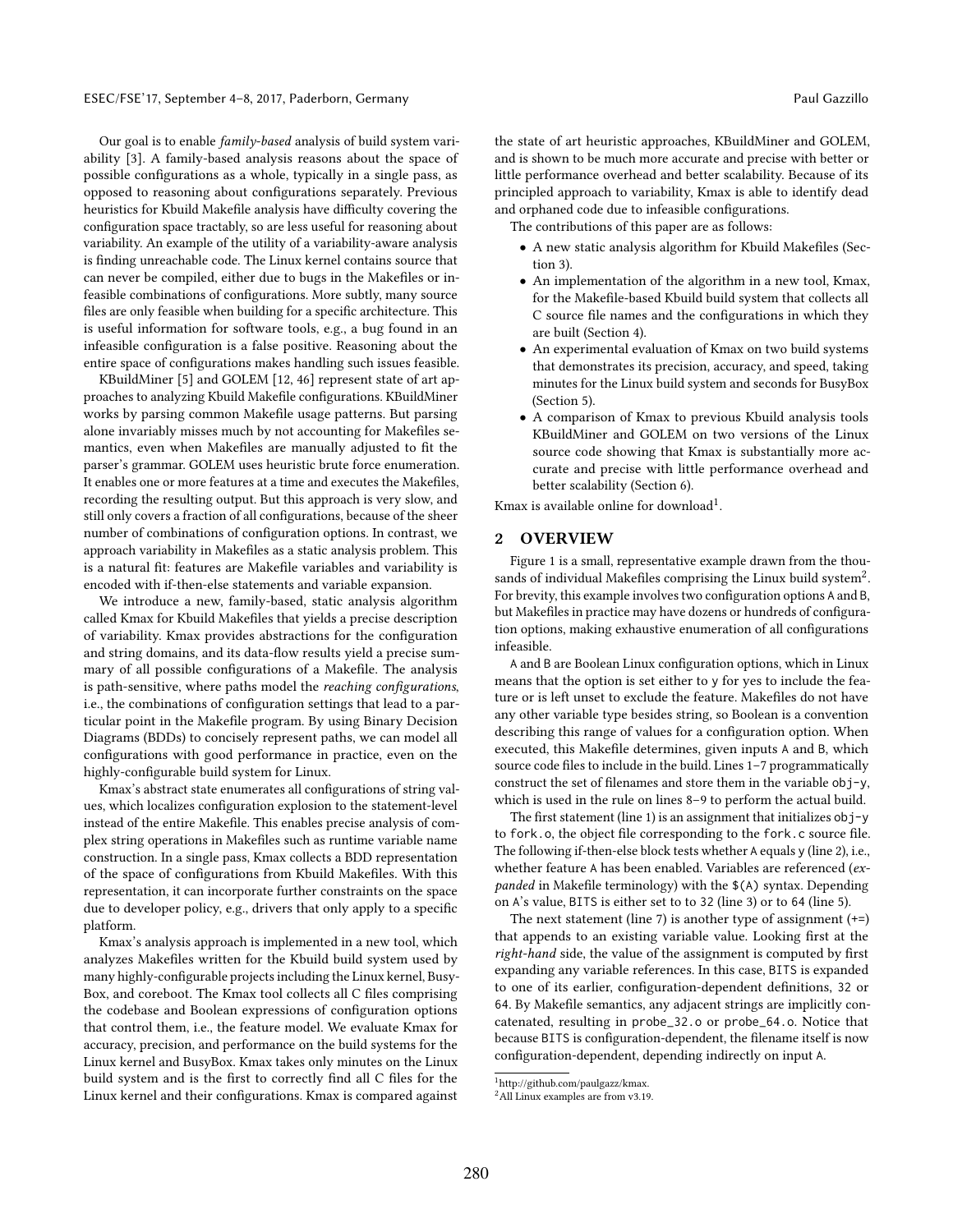Kmax: Finding All Configurations of Kbuild Makefiles Statically ESEC/FSE'17, September 4-8, 2017, Paderborn, Germany

```
1 obj-y := fork.o
2 ifeq ($(A),y)
3 BITS := 32
4 else
5 BITS = 646 endif
7 obj-$(B) += probe_$(BITS).o
8 built-in.o: $(obj-y)
   # do compilation
```
Figure 1: An example illustrating the challenges of static analysis of Makefiles. Collected from Linux kernel source: kernel/Makefile, arch/x86/Makefile, arch/x86/kernel/apic/Makefile, and scripts/Makefile.build.

<span id="page-2-1"></span>Table 1: The final state of all variables used in Figure [1](#page-2-0) for all combinations of configuration options **A** and **B**.

|  | $A \mid B \mid obj-y$                      | obj-       |
|--|--------------------------------------------|------------|
|  | on $ $ on $ $ fork. o probe_32. o          |            |
|  | on $\vert$ off $\vert$ fork.o              | probe_32.o |
|  | off $\Big $ on $\Big $ fork. o probe_64. o |            |
|  | off $\int$ off $\int$ fork.o               | probe_64.o |

The left-hand side of this assignment exposes Makefile's unusual support for runtime variable name construction. The name of the variable to assign is computed in exactly the same way as the value on the right side. In this case, B is expanded and concatenated with the prefix obj-, so the variable name will either be obj-y or just obj- when B is unset. Because variable names can, and often are, constructed at runtime with string operations, the variable name itself is configuration-dependent. This complicates static analysis, because the abstract state needs to map variable names to their abstract values. Crucially, if our abstraction of string values is not precise enough, our summary of variability will be very imprecise, unable to collect the names of source files or how and if they are added to obj-y to be built. The usage patterns in Figure [1](#page-2-0) are very common in Linux build system Makefiles.

Figure [1](#page-2-0) happens to be small enough to execute all combinations of configuration options, though in practice Makefiles can have too many configuration options to do so. Table [1](#page-2-1) shows the final program state for each configuration of Figure [1,](#page-2-0) one per row. The first two columns are the settings for A and B respectively. For simplicity, "on" means the configuration option is set to y, while "off" means it is left undefined. The third and fourth columns are the final values for obj-y and obj-, respectively, for each combination of inputs. For instance, when A is off and B is on, BITS is set to 64 by line 5, then line 7 appends probe\_64.o to obj-y. Notice that B controls the name of the variable being assigned: whenever B is off, obj-, not obj-y, gets the assignment from line 7, preventing either of the probe\_##.o files from being built.

As the number of configuration options grows, computing this complete table by brute force is infeasible. Kmax summarizes this table for larger numbers of configuration options than would be feasible with brute force by abstracting the representations of configurations and program state. Configuration options are treated symbolically. Program state uses abstracted string values whose abstract domain is precise enough for runtime string computation, even of variable names, while still being tractable.

Kmax represents paths with symbolic Boolean expressions of configuration options. To reflect the notion that a path captures variability, we call this expression a reaching configuration. The path condition is updated by if-then-else constructs and tracked for each program point by Kmax. The abstract state of a program value is a set of concrete string values tagged with their reaching configurations. This domain permits Kmax to summarize all paths, yet have the runtime string values available for computing precise variable names and values. Input variables are also given in this abstract domain to describe all possible input values. Linux and BusyBox have well-defined configuration options, and our implementation is able to automatically construct these input values for nearly all configuration options.

Let us see how Kmax works on the example in Figure [1.](#page-2-0) The path condition begins as ⊤ or true, which represents all configurations. The first assignment sets obj-y to fork. o under this path condition, i.e., all configurations (line 1). Then the algorithm computes an updated path condition for both the if and else branches of the if-then-else block (line 2), i.e., "A is on" and "A is off" respectively. The path condition is represented with Binary Decision Diagrams (BDDs), where BDD variables correspond to these input values. Updates to the path condition are backed by Boolean operations on the BDD. This representation enables a much more compact representation of the configuration than the exhaustive table of all configurations. Moreover, BDDs can be compared for equality efficiently, which Kmax exploits to deduplicate abstract state.

Each branch updates the value of BITS under its own path condition (lines 3 and 5). Both of its possible values, 32 and 64, are stored in the abstract symbol table and tagged with the path conditions in which they were defined, i.e., the reaching configurations. The assignment statement on line 7 illustrates Kmax's abstract semantics when expanding these values. Kmax expands all variables to all definitions and executes all resulting assignments according to their concrete semantics. For B on, i.e., set to y, the assignment to obj-y is executed for both definitions of BITS, 32 and 64. Likewise, for B off, i.e., left unset, the assignment to obj- is executed for both definitions of BITS as well. This results in the three unique definitions (after deduplication) for obj-y and two for obj- that are shown in Table [1.](#page-2-1) The next section details the intricacies of the complete analysis algorithm, such as how Kmax tracks the reaching configurations, ensures the abstract state covers all configurations, performs variable expansion, and more.

Each variable's configurations are handled separately, and the number of unique abstract configurations stored in the abstract state is smaller, three compared to four, than for brute force enumeration. The difference is even more pronounced for Makefiles with larger numbers of configuration options. Kmax's abstraction localizes the explosion caused by exhaustive enumeration of configurations to the statement-level, while preserving the precise string values needed to evaluate Makefile semantics like runtime variable name computation. While abstract values can themselves suffer intractable blowup in theory, they are efficient in practice because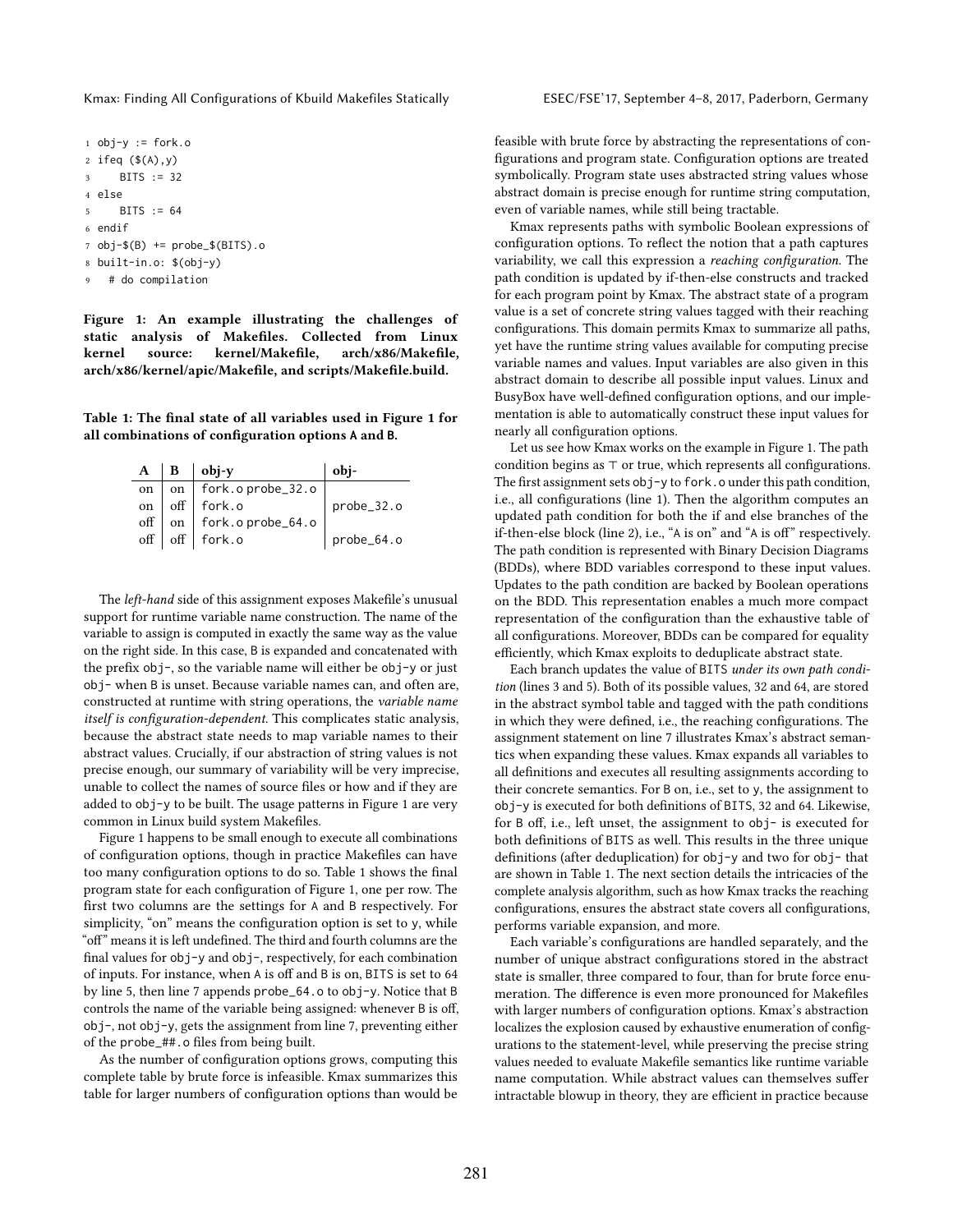of this localization. Moreover they are amenable to deduplication and infeasible path trimming. Our implementation takes minutes even on the highly-configurable build system of Linux.

# <span id="page-3-0"></span>3 ALGORITHM

The Kmax algorithm is a path-sensitive static analysis of Makefile constructs. Like the concrete Makefile evaluator, Kmax keeps track of a symbol table of variable assignments and a list of collected rules. There are, however, two key differences. First, the analysis maintains a path condition at each program point. The path condition reflects some combination of conditional branches from the beginning of the Makefile to the program point. It is represented with a Binary Decision Diagram (BDD), where BDD nodes are the input variables to the Makefile. Because input variables are configuration options, the path condition corresponds to reaching configurations, i.e., a Boolean expression representing the configuration settings leading to that point in the program.

Second, Kmax maintains abstract versions of the symbol table and rule list. The symbol table stores, for each variable in the program, an enumeration of each possible concrete string value the variable may take. These concrete values are tagged with the path condition in which each assignment was made, possible because Kmax tracks the path condition at each program point. Similarly, the rule list maintains an enumeration of concrete rules tagged their path conditions. The utility of this design is that it enables abstraction over all paths, even when there is runtime string manipulation.

The abstract state blends the precision of concrete evaluation with the generality of abstraction. Conveniently, the Makefile language does not have a loop construct, enabling the analysis to be very precise since finding a fixed-point is unnecessary. While enumerating configurations in the abstract state does mean superlinear running time for the analysis, the symbolic representation of paths via BDDs makes for an efficient abstraction of paths and enables aggressive trimming and deduplication of the abstract state.

# 3.1 Definitions

Path conditions. A single path condition is denoted with  $\hat{p}$  and is a BDD with its usual Boolean operations. Kmax uses a stack P to track the current path condition in nested conditional blocks and restore the path condition after a conditional block. The stack provides the methods  $PUSH(P, \hat{p}), \hat{p} \leftarrow Pop(P),$  and  $\hat{p} \leftarrow PEEK(P)$ with their usual definitions.

Abstract values. An abstract value is denoted by  $\bar{v}$  and is a set of pairs  $\{(v,\hat{p})\}$ , where v is a concrete value and  $\hat{p}$  is a path condition. It is an abstraction of concrete strings. They are the bread-and-butter of the analysis and are used as the input and output to several functions, such as variable expansion and symbol table lookups.

We define a special cross-product operation  $\times$ <sup>o</sup> for abstract values. It lifts any concrete operator ◦, such as string concatenation, for use on abstract values. It computes the operation for all possible combinations of concrete values, producing the corresponding path conditions. For two abstract values  $\bar{v}$  and  $\bar{w}$  and some concrete operation ◦, it is defined to be

$$
\bar{\mathbf{v}} \times^{\circ} \bar{\mathbf{w}} = \{ (v \circ w, \hat{p} \land \hat{q}) \mid \forall (v, \hat{p}) \in \bar{\mathbf{v}}, \forall (w, \hat{q}) \in \bar{\mathbf{w}} \}
$$

As an optimization, the implementation removes entries when  $\hat{q} \wedge \hat{p} = \perp$ , i.e., infeasible paths.

BDD construction. The MakeBDD function takes an abstract value from a conditional guard and generates a BDD. Conditional expressions can themselves contain variables and function calls that need to be expanded to an abstract value first. (The ExpAND algorithm is described in the next subsection.) After expanding the conditional guard, MakeBDD evaluates the resulting abstract value  $\bar{v}$ , producing a new BDD.

$$
\text{MAKEBDD}(\bar{\mathbf{v}}) = \bigvee_{(v,\hat{p}) \in \bar{\mathbf{v}}} \text{BDD}(v) \land \hat{p}
$$

MakeBDD works by converting each concrete part of the abstract value into a BDD and conjoining it with the corresponding path condition. Finally, the terms are unioned. The resulting BDD is used to compute new path conditions for conditional blocks.

The symbol table. S denotes the symbol table. It stores the definitions of each variable in the program during analysis. The symbol table is a set of triples  $(v, d, \hat{p})$ . v is the concrete name of the variable, d is its concrete definition, and  $\hat{p}$  is the path condition in which the  $v \rightarrow d$  mapping holds. An entry for v where d is null represents an undefined variable, because the empty string is still considered to be a defined variable in Makefile semantics.

The symbol tables maintains the following invariants:

(1) The definitions for each variable span all paths, i.e.,

$$
\forall v \forall (v, d, \hat{p}) \in S, \bigvee \hat{p} = \top
$$

This ensures that expansions of the variable cover all possible paths through the program.

(2) All definitions for a variable  $v$  are mutually exclusive, i.e.,

 $\forall v \; \forall (v, d_i, p_i), (v, d_j, p_j) \in S, d_i \neq d_j, p_i \wedge p_j = \bot$ 

This invariant ensures that, at any point in the program, there is one and only one definition per path.

The first invariant is maintained by adding a null definition for any paths that do not assign the variable. The second invariant, however, requires careful handling of updates to the symbol table.

A special update operation  $\forall$  adds a new definition  $(v, d, \hat{p})$  to S, preserving the invariant. Before adding the new definition, it updates the path conditions of any existing entries  $(w = v)$  to exclude the new definition's path condition, i.e.,  $(\hat{q} \wedge \neg \hat{p})$ . All other entries ( $w \neq v$ ) are left alone. Formally, this is

$$
S \uplus (v, d, \hat{p}) = \{ (w, *, \hat{q} \land \neg \hat{p}) \mid (w, *, \hat{q}) \in S, w = v \}
$$
  

$$
\cup \{ (w, *, \hat{q}) \mid (w, *, \hat{q}) \in S, w \neq v \}
$$
  

$$
\cup \{ (v, d, \hat{p}) \}
$$

As an optimization, the implementation removes entries when  $\hat{q} \wedge \neg \hat{p} = \bot$ , i.e., infeasible paths.

DEFINE updates the symbol table  $S$  given abstract values for the variable name  $\bar{v}$  and the definition  $\bar{d}$  under a given path condition  $\hat{p}$ . It uses  $\forall$  to update the symbol table with every combination of concrete variable name and definition under the appropriate path condition.

DEFINE
$$
(S, \bar{\mathbf{v}}, \bar{\mathbf{d}}, \hat{p}) = S \uplus (v, d, \hat{p} \wedge \hat{p}_v \wedge \hat{p}_d)
$$
  
 $\forall (v, \hat{p}_v) \in \bar{\mathbf{v}}, \forall (d, \hat{p}_d) \in \bar{\mathbf{d}}$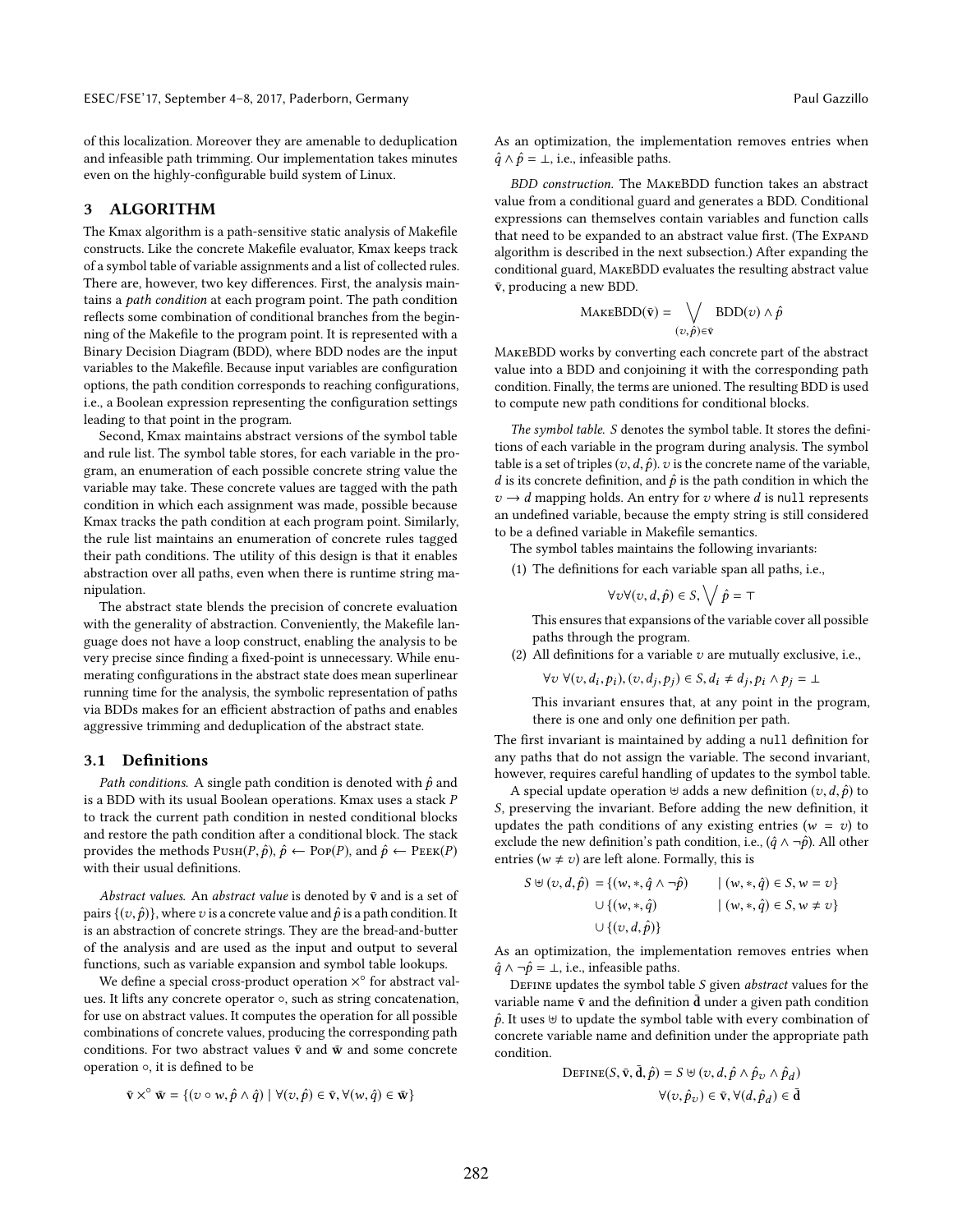Kmax: Finding All Configurations of Kbuild Makefiles Statically ESEC/FSE'17, September 4-8, 2017, Paderborn, Germany

Lookup retrieves the definition of a given abstract variable name. It produces a new abstract value with each definition of each possible variable name under the appropriate path conditions.

$$
LOOKUP(S, \bar{\mathbf{v}}) = \{ (d, \hat{p} \wedge \hat{q}) \mid (v, \hat{p}) \in \bar{\mathbf{v}}, (v, d, \hat{q}) \in S \}
$$

LOOKUP(S,  $\bar{\mathbf{v}}$ ) = {(d,  $\hat{p} \wedge \hat{q}$ ) | (v,  $\hat{p}$ )  $\in \bar{\mathbf{v}}$ , (v, d,  $\hat{q}$ )  $\in S$ }<br>IsDEFINED<sub>CONC</sub> returns the path conditions under which a given concrete variable name  $v$  is defined. It forms the union of the path conditions for all definitions that are not null, representing all the paths in which the variable has been assigned.

ISDEFINED<sub>conc</sub>
$$
(S, v) = \bigvee_{(v, d, \hat{p}) \in S} (\hat{p})
$$
, for  $d \neq \text{null}$   
The abstract version of ISDEFINED combines all the situations in

which the abstract variable name is defined. For each  $(v, \hat{p})$  of the abstract variable name  $\bar{v}$ , it uses IsDEFINED<sub>conc</sub> on  $v$ , restricting the resulting path condition via  $\hat{p}$ . These results are then unioned.

$$
IsDEFINED(S, \bar{\mathbf{v}}) = \bigvee_{(v, \hat{p}) \in \bar{\mathbf{v}}} (\hat{p} \wedge IsDEFINED_{conc}(S, v))
$$

The rules set. R is the set of Makefiles rules. A rule is a tuple  $(t, d, c, p)$ , where t represent the rule targets, d its dependencies, c the list of commands to run when the rule is matched, and  $\hat{p}$  is the path condition in which the rule appears. Rules can appear in conditionals and have variable expansion, making them configurationdependent as well. Adding a new rule works by taking each combination of possibilities for the targets  $\bar{t}$ , dependencies  $\bar{d}$ , and commands  $\bar{c}$  and adding them to the rule set under the appropriate path condition, i.e.,

$$
ADDRULES(R, \bar{\mathbf{t}}, \bar{\mathbf{d}}, \bar{\mathbf{c}}, \hat{p}) = R \cup \bigcup (t, d, c, \hat{p} \wedge \hat{p}_t \wedge \hat{p}_d \wedge \hat{p}_c)
$$

$$
\forall (t, \hat{p}_t) \in \bar{\mathbf{t}}, \forall (d, \hat{p}_d) \in \bar{\mathbf{d}}, \forall (c, \hat{p}_c) \in \bar{\mathbf{c}}
$$

# 3.2 The Static Analysis Algorithm

Algorithm [1](#page-4-0) is the Makefile static analysis algorithm Kmax. Kmax takes a Makefile m and an initial symbol table  $S_0$  containing the abstract values of the input variables and returns the resulting symbol table and rule set. Global variable are first initialized (lines 2 and 3). P, a stack of path conditions from nested conditional blocks, is initialized to <sup>⊤</sup>, i.e., all configuration. The symbol table S is initialized to the input values  $S_0$ , and the rule R set starts as the empty set.

Two core methods comprise the analysis: Eval (lines 4-30) handles statements and Expand (lines 31-46) handles expressions. EVAL iterates over each statement (line 5). The path condition for each statement is computed from the stack of path conditions P (line 6). This represents the conjunction of conditions due to nested conditionals. Lines 8-17 show how Makefile conditional statements update these path conditions.

Updating path conditions. ifeq tests for equality between the value of two expressions  $x$  and  $y$  (line 8). In normal Makefile evaluation, any variables or function calls are first expanded, and the resulting string is compared for equality. In Kmax, variables are expanded to abstract values with Expand (line 9). The two abstract values  $\bar{x}$  and  $\bar{y}$  are crossed using the lifted equality operation  $\times^{\equiv}$ , then MakeBDD converts the resulting abstract value into a BDD (line 10). This new BDD path condition is then pushed onto  $P$ . if def

<span id="page-4-0"></span>

|            | Algorithm 1 $K$ MAX $(m, S_0)$ - Evaluate a Makefile                             |                                                                                                                |  |  |  |
|------------|----------------------------------------------------------------------------------|----------------------------------------------------------------------------------------------------------------|--|--|--|
|            | <b>Input:</b> A Makefile <i>m</i> and a initial symbol table $S_0$               |                                                                                                                |  |  |  |
|            | Output: The final symbol table and rule set                                      |                                                                                                                |  |  |  |
|            | 1: <b>function</b> $K$ MAX $(m, S_0)$                                            |                                                                                                                |  |  |  |
| 2:         | $P = \emptyset$ ; PUSH(P, T)                                                     | $\triangleright$ Initialize to all paths                                                                       |  |  |  |
| 3:         | $S = S_0$ ; $R = \emptyset$                                                      | $\triangleright$ Initialize abstract state                                                                     |  |  |  |
| 4:         | <b>procedure</b> $EVAL(m)$                                                       |                                                                                                                |  |  |  |
| 5:         | for each statement $\in$ <i>m</i> do                                             |                                                                                                                |  |  |  |
| 6:         | $\hat{p} \leftarrow \wedge_{\hat{q} \in P} \hat{q}$                              | $\triangleright$ Compute current path condition                                                                |  |  |  |
| 7:         | switch statement do                                                              |                                                                                                                |  |  |  |
| 8:         | case if eq $(x, y)$                                                              |                                                                                                                |  |  |  |
| 9:         |                                                                                  | $\bar{\mathbf{x}} \leftarrow \text{EXPAND}(x); \ \bar{\mathbf{y}} \leftarrow \text{EXPAND}(y)$                 |  |  |  |
| 10:        |                                                                                  | PUSH $(P, \text{MAKEBDD}(\bar{\mathbf{x}} \times^{-1} \bar{\mathbf{y}}))$                                      |  |  |  |
| 11:        | case ifdef $(x)$                                                                 |                                                                                                                |  |  |  |
| 12:        | $\bar{\mathbf{x}} \leftarrow \text{EXPAND}(x)$                                   |                                                                                                                |  |  |  |
| 13:        | $PUSH(P, IsDEFINED(S, \bar{x}))$                                                 |                                                                                                                |  |  |  |
| 14:        | <b>case</b> else                                                                 |                                                                                                                |  |  |  |
| 15:        | $\hat{q} \leftarrow Pop(P); Push(P, \neg \hat{q})$                               |                                                                                                                |  |  |  |
|            | case endif                                                                       |                                                                                                                |  |  |  |
| 16:        | Pop(P)                                                                           |                                                                                                                |  |  |  |
| 17:        |                                                                                  |                                                                                                                |  |  |  |
| 18:        | case $x: =y$                                                                     | $\triangleright$ Variable assignment                                                                           |  |  |  |
| 19:        |                                                                                  | $\bar{\mathbf{x}} \leftarrow \text{EXPAND}(x); \ \bar{\mathbf{y}} \leftarrow \text{EXPAND}(y)$                 |  |  |  |
| 20:        | $S \leftarrow$ DEFINE $(S, \bar{\mathbf{x}}, \bar{\mathbf{y}}, \hat{p})$         |                                                                                                                |  |  |  |
| 21:        | case $t : d c$                                                                   | $\triangleright$ Rule definition                                                                               |  |  |  |
| 22:        |                                                                                  | $\overline{\mathbf{t}} \leftarrow \text{EXPAND}(t); \ \overline{\mathbf{d}} \leftarrow \text{EXPAND}(d)$       |  |  |  |
| 23:        | $\bar{c} \leftarrow \text{EXPAND}(c)$                                            |                                                                                                                |  |  |  |
| 24:        |                                                                                  | $R' =$ ADDRULES $(R, \bar{t}, \bar{d}, \bar{c}, \hat{p})$                                                      |  |  |  |
| 25:        | case include $x$                                                                 | $\triangleright$ Makefile inclusion                                                                            |  |  |  |
| 26:        |                                                                                  | for each $(m, \hat{q}) \in$ EXPAND $(x)$ do                                                                    |  |  |  |
| 27:        | $PUSH(P, \hat{p} \wedge \hat{q})$                                                |                                                                                                                |  |  |  |
| 28:        | EvAL(m)                                                                          |                                                                                                                |  |  |  |
| 29:        | Pop(P)                                                                           |                                                                                                                |  |  |  |
| 30:        | end procedure                                                                    |                                                                                                                |  |  |  |
| 31:        | function $\text{EXPAND}(e)$                                                      |                                                                                                                |  |  |  |
| 32:        | $\bar{\mathrm{e}} \gets \emptyset$                                               |                                                                                                                |  |  |  |
| 33:        | for each subexp $\in$ e do                                                       |                                                                                                                |  |  |  |
| 34:        | switch subexp do                                                                 |                                                                                                                |  |  |  |
| 35:        | case $x$                                                                         | $\triangleright$ Concrete string                                                                               |  |  |  |
| 36:        | $\bar{\mathbf{s}} \leftarrow \{ (x, \top) \}$                                    |                                                                                                                |  |  |  |
| 37:        | case $xy$                                                                        | ⊳ Concatenation                                                                                                |  |  |  |
| 38:        |                                                                                  | $\bar{\mathbf{s}} \leftarrow \text{EXPAND}(x) \times^{\text{concat}} \text{EXPAND}(y)$                         |  |  |  |
| 39:        | case $\$(x)$                                                                     | $\triangleright$ Variable expansion                                                                            |  |  |  |
| 40:        |                                                                                  | $\bar{\mathbf{s}} \leftarrow \text{LookUP}(S, \text{EXPAND}(x))$                                               |  |  |  |
| 41:        | case \$(funname arglist)                                                         | ⊳ Function call                                                                                                |  |  |  |
| 42:        | $\bar{a} \leftarrow$ Expand(arglist)                                             |                                                                                                                |  |  |  |
| 43:        |                                                                                  | $\bar{\mathbf{s}} \leftarrow \{(\text{funname}(a), \hat{p}) \mid \forall (a, \hat{p}) \in \bar{\mathbf{a}}\}\$ |  |  |  |
| 44:        | $\bar{\mathbf{e}} \leftarrow \bar{\mathbf{e}} \times^{join('')}\bar{\mathbf{s}}$ | $\triangleright$ Combine each subexpression                                                                    |  |  |  |
|            |                                                                                  |                                                                                                                |  |  |  |
| 45:        | return ē<br>end function                                                         |                                                                                                                |  |  |  |
| 46:        | EVAL(m)                                                                          | $\triangleright$ Start evaluating the input Makefile                                                           |  |  |  |
| 47:<br>48: |                                                                                  | ► Return the final abstract state                                                                              |  |  |  |
|            | <b>return</b> $(S, R)$<br>49: <b>end function</b>                                |                                                                                                                |  |  |  |
|            |                                                                                  |                                                                                                                |  |  |  |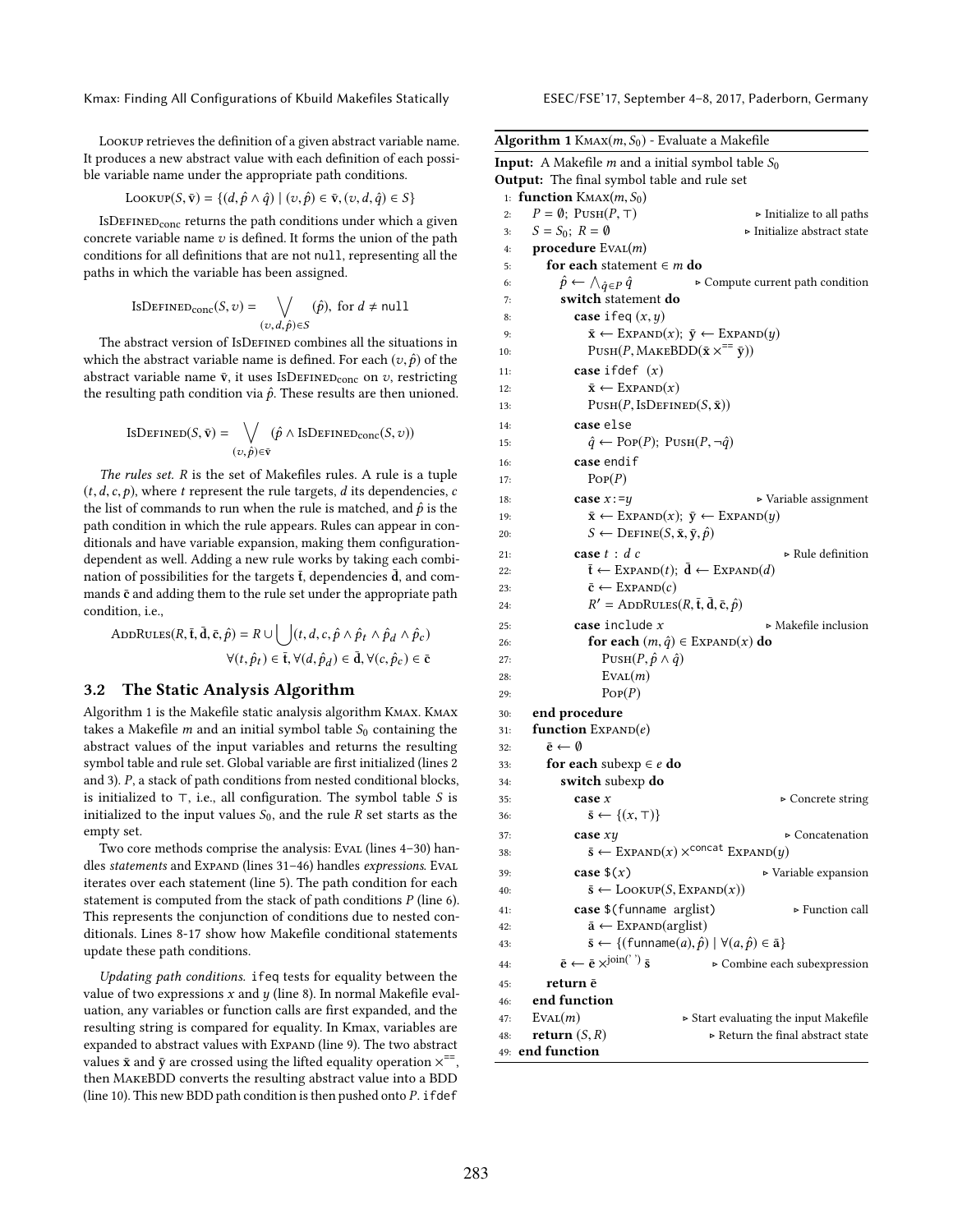does much the same thing (line 11).  $x$  is expanded (line 12) and the symbol table is queried via IsDEFINED for the conditions under which it has definitions (line 13). Then this new path condition is pushed onto P.

else is handled differently. Its path represents the negation of its sibling if statement. The last path condition pushed onto  $P$  is that from the sibling if, because else can not appear alone. Line 15 pops this path condition and pushes the negation of it back onto P. endif terminates a conditional block and simply pops P (line 17) to return to the last path condition before entering the conditional block.

Collecting abstract state. Variable assignment maps a variable name x to a definition  $y$  (line 18). In Makefiles, both sides of the assignment are expanded (line 19), enabling runtime construction of variable names. This complexity is subsumed by abstract values and the DEFINE operation. DEFINE adds the new definitions to the symbol table, associating all possible concrete variable names with their definitions under mutually exclusive path conditions (line 20).

Makefiles have two  $flavors<sup>3</sup>$  $flavors<sup>3</sup>$  $flavors<sup>3</sup>$  of variable. They differ only by when their definitions are expanded. The := operator used on line 18 creates a simply-expanded variable. Its definition is expanded at assignment time, as shown in the expansion of  $y$  on line 19. A recursively-expanded variable is defined with the = operator and is expanded at expansion time. This type of assignment is omitted from the algorithm for brevity. To evaluate it, remove the expansion of  $y$  on line 19 and instead perform it on the result of the LOOKUP on line 40. Recursively-expanded variables are the default flavor, and the symbol table tracks the flavor of each variable.

The append operator  $(+=)$ , also omitted for brevity, concatenates a variable's previous definition with the new definition. It is supported by adding a call to Lookup after line 19 and concatenating the resulting definitions via the cross-product operator  $\times^{\text{concat}}$ . The flavor of the variable remains the same.

Rule definitions work much like variable assignment (line 21). The expressions for the rule targets, dependencies, and commands are expanded (line 22-23), since they may contain variable references and function calls. The helper function ADDRULES updates the rule set  $R$  using the resulting abstract values (line 24).

For include, Expand computes the abstract value of the expression (line 26), because the name of file can be computed at runtime. Eval is called on each file under its corresponding path condition  $\hat{q}$  combined with the current path condition (lines 27–29).

Expanding expressions. Line 31 defines Expand. It takes a string expression e and performs any concatenations, variable expansions, and function calls it contains.

Makefile expressions are implicitly delimited by whitespace, forming subexpressions. Line 33 loops over each of these subexpressions of e. Concrete strings containing no expansions (line 35) are trivially converted to abstract values by constructing a single pair  $(x, \top)$ , i.e., this string has the same value in all paths (line 36).

Concatenations happen when variable expansions or function calls are adjacent to other subexpressions, i.e.,  $xy$  (line 37). Each term is first expanded, yielding abstract values. The abstract values are concatenated by lifting the concrete string concat operation

using the cross-product  $\times^{\text{concat}}$  (line 38). This yields all possible concatenations under their corresponding path conditions.

Variable expansion (line 39) is handled using the symbol table Lookup function (line 40). Because variable names can be constructed at runtime,  $x$  is expanded before the lookup is performed and Lookup operates on this resulting abstract value. Note that this evaluation is for simply-expanded variables. For recursivelyexpanded variables, the resulting definition is expanded after the Lookup.

Function calls, e.g., subst or filter, take a comma-delimited list of arguments, arglist (line 41). In concrete Makefile evaluation, the arguments are first expanded. Similarly, arglist is passed to EXPAND (line 42). The function call is analyzed by evaluating the concrete implementation of the function on all combinations of concrete arguments under the appropriate path conditions (line 43). There is one function, shell, that makes a shell call. Because we are lifting the concrete operation, the shell call can still be abstracted, since each result is associated with its path condition. It is assumed, however, that the shell calls do not have side-effects between shell calls that affect the mutual exclusion of the path conditions.

Line 44 joins the abstract results of the expansion of each subexpression using the cross-product. The join(' ') operator is used to produce a whitespace-delimited expression from the expanded subexpressions.

#### <span id="page-5-0"></span>4 IMPLEMENTATION

To evaluate the efficacy of Kmax, we implemented its static analysis algorithm in a tool that analyzes the variability of Makefiles for codebases that use the Kbuild build system. Kbuild, originally developed for the Linux kernel, is used in several low-level systems projects including BusyBox (a toolchain used in operating system installers, routers, etc), coreboot (open-source firmware supporting many hardware platforms and shipped in Chromebooks), uClibc and uClibc++ (libraries for embedded systems), and EmbToolkit (build toolchain for embedded systems).

Kbuild provides canned build rules for reserved variable names, such as obj-y. Programmers encode variability by populating these variables in a collection of Makefiles like the one shown in Figure [1.](#page-2-0) The names of C source files (or their corresponding .o object files) are added to a well-known variable, obj-y (lines 1 and 7). Any directories added to obj-y have their Makefiles recursively processed by Kbuild, paralleling the hierarchical directory structure of large codebases. Build rules (lines 7-8) are typically not needed, because they are already provided by Kbuild. Kbuild has many other special variables and features, such as obj-m for load-time modules. A full  $\frac{1}{2}$  description can be found in its documentation<sup>[4](#page-5-2)</sup>.

Kbuild Makefiles provide an ideal testbed. There are thousands of lines of source code that encode variability for large codebases like Linux, they contain an enormous variety of real-world usage that spans the range of Makefile semantics, and they abstract away shell calls to the C compiler and other external tools that cannot be modeled easily by any analysis tool.

Several Kbuild clients also use Kconfig, a specification language for configuration options, of which Linux has over 14,000. Kconfig makes it possible to automatically generate the abstract values for

<span id="page-5-1"></span> ${}^{3}$ [https://www.gnu.org/software/make/manual/html\\_node/Flavors.html](https://www.gnu.org/software/make/manual/html_node/Flavors.html)

<span id="page-5-2"></span> $^4$ <https://www.kernel.org/doc/Documentation/kbuild/makefiles.txt>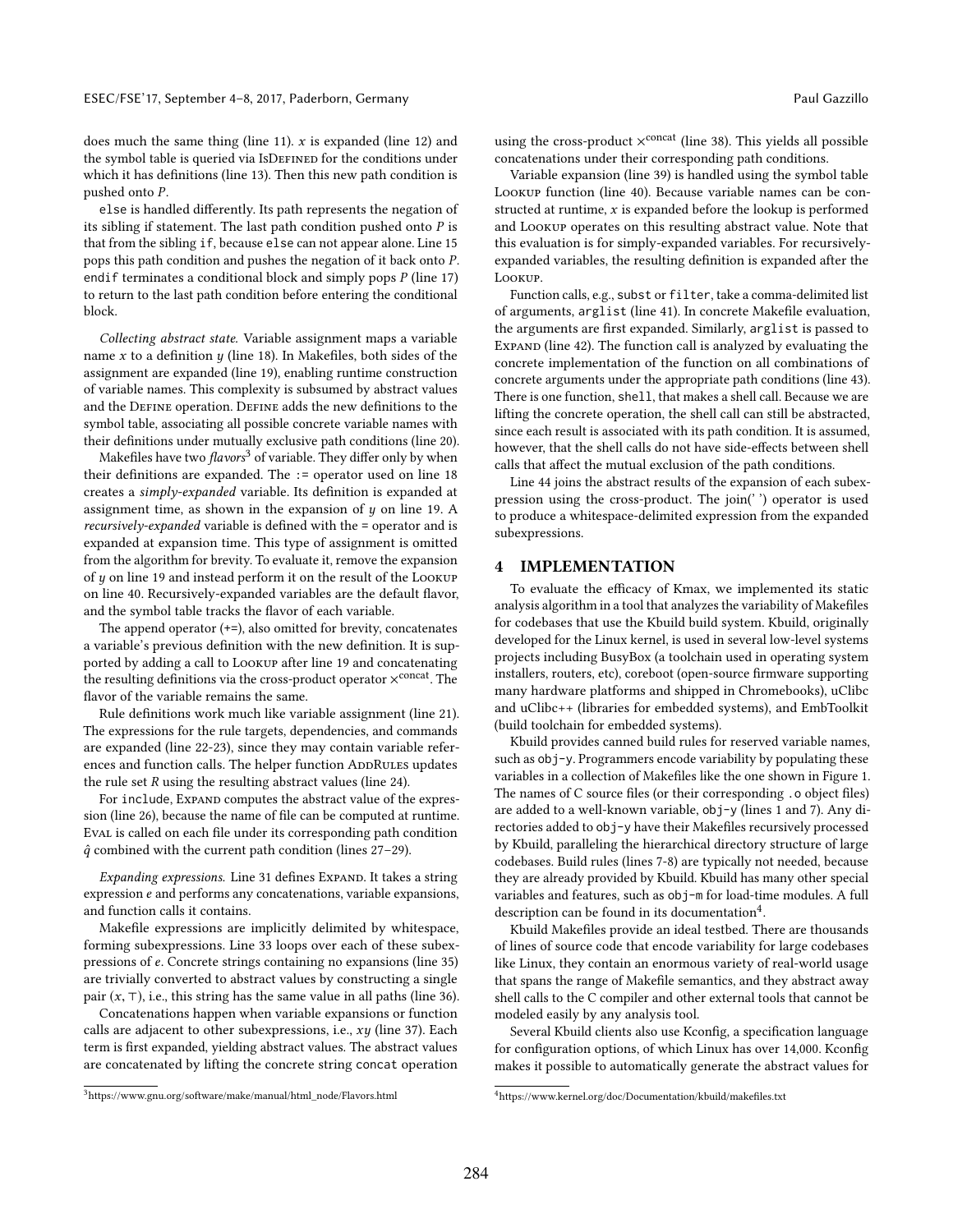Kmax: Finding All Configurations of Kbuild Makefiles Statically ESEC/FSE'17, September 4–8, 2017, Paderborn, Germany

<span id="page-6-1"></span>

| config USB |  |
|------------|--|
|            |  |

|  |  |  | tristate "Support for Host-side USB" |  |
|--|--|--|--------------------------------------|--|
|--|--|--|--------------------------------------|--|

|  | depends on USB_ARCH_HAS_HCD |
|--|-----------------------------|
|  |                             |

4 **select** NLS # **for** UTF-8 strings

#### Figure 2: An example Kconfig definition for a configuration option. From Linux: drivers/usb/Kconfig.

the input variables. Figure [2](#page-6-1) is an example definition of a configuration option from the Linux kernel. Line 1 declares the option, in this case USB. Line 2 declares the type of the option. tristate options are like Boolean options, but they have a range of three values instead of two: y for enabled, m for enabled as a kernel module, and unset for disabled. Some configuration variables are of type string. The range of string values for such options is specified manually in our implementation for three variables as noted in next section.

Lines 3–4 specify constraints on this configuration option in terms of other options. The depends on declaration means that USB\_ARCH\_HAS\_HCD must be enabled in order for USB to be enabled. select is the reverse: enabling USB forces NLS to be enabled as well. These constraints define the legal combinations of configuration options, a feature model. Our implementation uses these constraints to limit the range of input configuration options when processing Makefiles. Kconfig provides more features such as file inclusion and conditionals that can be found in its complete documentation<sup>[5](#page-6-2)</sup>.

Kmax is implemented in python. It uses the Makefile parser from  $p_{\text{w}}$  pymake<sup>[6](#page-6-3)</sup>, a python port of make. For BDDs, it uses the CUDD library[7](#page-6-4) . The static analysis algorithm and its data structures for abstract values have been implemented from scratch. Kbuild behavior is built into Kmax, so that it recognizes reserved variables such as obj-y. It permits file inclusion both via Makefile include as well as by specifying a subdirectory to obj-y. Makefile rules are currently ignored as they are rarely used in Kbuild Makefiles. Kmax takes a Kbuild Makefile as input and produces the final abstract state in the form of a symbol table, as well as the list of the source files and directories for all configurations for use in evaluating Kmax and comparing it with other tools.

# <span id="page-6-0"></span>5 EXPERIMENTAL EVALUATION

The implementation of Kmax is evaluated on the build systems of two systems projects: Linux (v3.19) and BusyBox (v1.25.0). The experiment runs Kmax on the Kbuild Makefiles of each and, from the resulting abstract state, collects the names of the C files that comprise the program along with their reaching configurations. All experiments in this and subsequent sections are performed on a workstation running a 4.2GHz 4-core processor with 16GB of RAM. The scripts to run the experiments are available online with the implementation of Kmax $^{\hat{\text{8}}}.$  $^{\hat{\text{8}}}.$  $^{\hat{\text{8}}}.$ 

Not all C files in a source tree are program source files. There are helper programs, example applications, and other source files that can never be configured for inclusion in the final program. Because Kmax is the first tool to find the C files that comprise

<span id="page-6-3"></span><sup>6</sup><https://github.com/mozilla/pymake>

<span id="page-6-5"></span><sup>8</sup><http://github.com/paulgazz/kmax>

<span id="page-6-6"></span>

|  | Table 2: Verification of the accuracy of Kmax on the Linux |  |  |  |
|--|------------------------------------------------------------|--|--|--|
|  | v3.19 and BusyBox v1.25.0 build systems.                   |  |  |  |

|                | Type of C File             | Linux  | <b>BusyBox</b> |
|----------------|----------------------------|--------|----------------|
| 1              | Identified by Kmax         | 19,651 | 560            |
| $\overline{2}$ | Libraries                  | 200    | 0              |
| 3              | In non-Kbuild directories  | 524    | 23             |
| 4              | Helper programs            | 215    | 5              |
| 5              | #included C files          | 147    | 21             |
| 6              | Examples                   | 3      | 6              |
| 7              | Orphaned                   | 49     | 18             |
| 8              | No configuration option    | 13     | 0              |
| 9              | Not built with Kbuild      | 2      | $\Omega$       |
|                | <b>TOTAL C FILES</b>       | 20,804 | 633            |
|                | All C files in source tree | 20,804 | 633            |
|                | Missed by Kmax             |        |                |

the program, we manually verify the C files that Kmax excludes against the source tree and by inspecting, when necessary, the original Makefiles to evaluate its accuracy and precision. Accuracy is measured by the number of source files correctly identified as being part of the program. Precision is measured by the number of files misidentified, where more misidentified files means less precision.

Table [2](#page-6-6) summarizes the results of the verification. For each build system tested, it shows the number of C files identified by Kmax (row 1) followed an account of every other C file in the source tree (rows 2–9). These are then added up and compared to the actual number of C files in the source tree, found using find and grep to get all files ending with .c.

Linux. Linux has 1,985 Kbuild Makefiles with 29,525 lines of source. Its build process is complicated by its support for multiple architectures, x86, arm, powerpc, etc. The build system treats the different architectures like separate projects, each with its own top-level Kbuild and Kconfig entry points. To find source files for the entire Linux project, Kmax is run once for each of its 30 architectures separately.

Most architecture-specific code is abstracted away into the arch/ directory while the rest of code is largely shared. Still, there are architecture-specific source files throughout the codebase that Kconfig associates with the a specific architecture via constraints. For instance, ps3disk.c is only built when CONFIG\_PS3\_DISK is enabled, an option only defined when building for powerpc. Kmax has no difficulty with this. When analyzing x86, for instance, it will not include ps3disk.c. It evaluates Makefiles according to the input variables, and CONFIG\_PS3\_DISK is always undefined for x86.

All input configuration options used to initialize Kmax's symbol table were automatically generated from Kconfig except for three. These three are manually-specified, because they are not of type bool or tristate: CONFIG\_WORD\_SIZE takes either 32 or 64; BITS also takes 32 or 64; and MMU is either -nommu or the empty string. All three are used in Makefiles to dynamically generate the names of C files via concatenation.

On average, Kmax takes 77.52 seconds for one architecture with a minimum of 63.28 seconds and a maximum of 357.65 seconds. The

<span id="page-6-2"></span><sup>5</sup><https://www.kernel.org/doc/Documentation/kbuild/kconfig-language.txt>

<span id="page-6-4"></span><sup>7</sup><http://vlsi.colorado.edu/~fabio/CUDD/>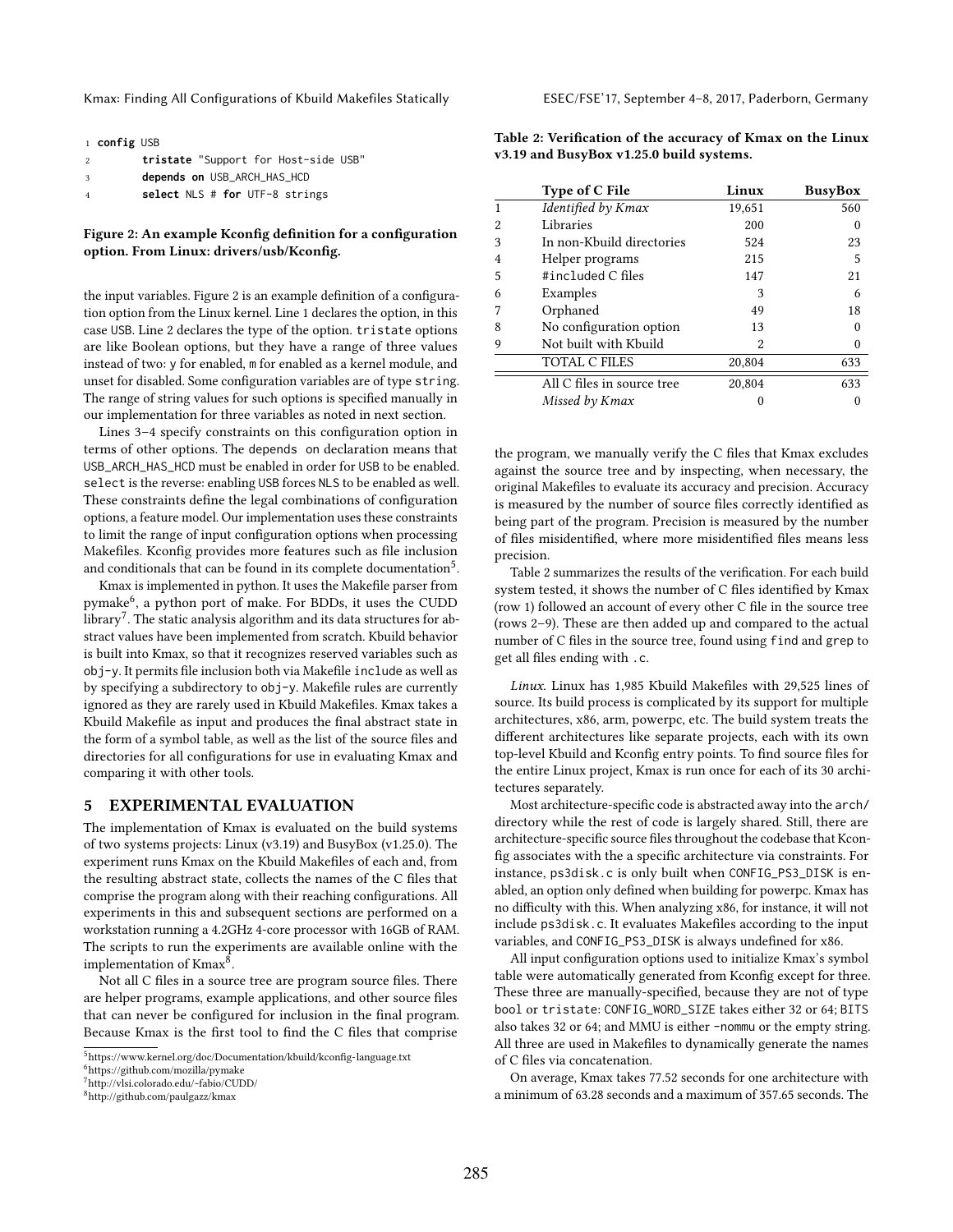total for all 30 architectures is 2,325.55 seconds. Table [2](#page-6-6) details the verification of Kmax's output for Linux. Kmax finds that 19,651 C files from the source tree are referenced from the Kbuild Makefiles as part of the Linux kernel (row 1) including 200 built as libraries (row 2) compared to 20,804 total C files.

While most C files are in the kernel source directories, i.e., the Kbuild directories, there are some directories that exclusively contain tools not part of the kernel program. For example, the scripts directory contains the Kbuild and Kconfig tools themselves. There are 524 C files in these non-Kbuild directories (row 3).

Within the Kbuild directories, there are also many C files not meant for compilation into the kernel program. Helper programs (row 4) are stand-alone programs to assist the build process, such as hex2hex.c, a hex converter used for generating a header file. Some C files are included via the preprocessor #include in other C files (row 5) and should not be double counted. Still others are only example programs for driver developers (row 6).

Some C files are orphaned (row 7), i.e., they appear to be kernel source, but are not referenced by the Makefiles. These source files are dead code or are being staged for inclusion into the kernel. Similarly, several C files are referenced by Kbuild, but, lacking a definition of the their configuration options, cannot be compiled into the kernel by any configurations (row 8). Lastly, there were two kernel source files built by a custom Makefile rule instead of via Kbuild (row 9).

Adding the counts for all the C files identified by Kmax and those it correctly omitted, we find that every C file from the source tree is accounted for and conclude Kmax misses none.

BusyBox. We repeat the same experiment for BusyBox. BusyBox is a much simpler case compared to Linux. It has 30 Kbuild files with 840 SLoC. Kmax takes about 2.30 seconds to run on all BusyBox Makefiles. The last column of Table [2](#page-6-6) shows the verification of Kmax's output. There are 633 total C files in the source tree, and Kmax identifies 560 from the Kbuild Makefiles (row 1).

As with the Linux kernel, BusyBox also has a script directory as well as others that do not contain Kbuild Makefiles (row 3). It uses stand-alone helper programs during the build (row 4), has #included C files (row 5), and has example user applications such as networking/httpd\_ssi.c that are not referenced in any build files (row 6).

BusyBox's orphaned C files (row 7) are orphaned for different reasons, however. Some, like networking/tc.c are referenced in the Makefiles, but their controlling configuration options have been commented out of the Kconfig files, preventing their inclusion in any configuration. Several C files in the Kbuild directories lack references in the Makefiles and appear to be intentionally dead code, as all 13 have the prefix unused\_ in their filenames.

Adding up the rows we find that the total number of C files matches what is in the source tree and conclude that Kmax has missed none.

### <span id="page-7-0"></span>6 COMPARISON TO PREVIOUS WORK

Kmax is compared against the previous tools KBuildMiner $^9$  $^9$  and GOLEM<sup>[10](#page-7-2)</sup> for both correctness and performance. KBuildMiner <span id="page-7-3"></span>Table 3: Accuracy and precision for each tool as compared to Kmax. "All" lists the number of C files gathered for all architectures. "Missed" are those missed by each tool as compared to Kmax. "x86" is the number gathered from the run on x86 only. "Misidentified" is the number of C files from the "x86" column not configurable for x86.

†Kmax has by definition 0 missed and misidentified files. ‡The number of missed files is biased by the KBuildMiner's failure to run on 6 architectures for v3.19. v2.6.33.3 shows it is on par with GOLEM.

| <b>Tool</b>  | All    | <b>Missed</b>      | x86    | Misidentified |
|--------------|--------|--------------------|--------|---------------|
| v3.19        |        |                    |        |               |
| Kmax         | 19,651 | ÷                  | 14,783 | ÷             |
| KBuildMiner  | 16.948 | $2,703^{\ddagger}$ | 14.904 | 440           |
| <b>GOLEM</b> | 18.404 | 1,247              | 14.460 | 390           |
| v2.6.33.3    |        |                    |        |               |
| Kmax         | 12,325 | ÷                  | 9,044  | ÷             |
| KBuildMiner  | 10,353 | 1,972              | 8,981  | 134           |
| <b>GOLEM</b> | 10,553 | 1,772              | 8,962  | 129           |

parses Makefiles with an approximate grammar, looking for usage patterns [\[5\]](#page-10-18). GOLEM employs a brute force approach [\[12,](#page-10-2) [46\]](#page-11-3). It enables one or more features at a time and runs make to see which compilation units get activated.

In this experiment, each tool is run on the Linux source code for each architecture, and the names of all C files found from the Makefiles are collected from each. We compare their results using the Kmax output as a baseline, because the previous section verified the set of C files produced by Kmax.

Two version of the Linux source are tested: v3.19 and v2.6.33.3. v3.19 is used because it is the version on which the verification of Kmax was performed in the previous section. To eliminate bias due to a technical rather than fundamental limitation, we also run the experiment on an older version of Linux, v2.6.33.3. This version was chosen because a previous study testing both KBuildMiner and GOLEM shows both running successfully on that version [\[12\]](#page-10-2).

Accuracy is measured by the difference in the total number of C files found compared to Kmax's output. To measure precision, we compare the outputs for just the x86 version of the Linux kernel source to measure the number of misidentified files, i.e., architecture-specific C files that cannot be enabled for the x86 architecture. Lastly, we compare running time.

Accuracy and Precision. Table [3](#page-7-3) compares the C files found by Kmax with those found by KBuildMiner and GOLEM. The rows are grouped by the version of Linux tested. The first column is the tool name, and the second shows the number of C files gathered for all architectures. The Missed column shows how many C files were missing as compared to Kmax, which for both versions of Linux is well over a thousand. We note that KBuildMiner was unable to successfully process six architectures of Linux v3.19, so its results for that version are misleading. Its results on v2.6.33.3, a version on which it is known from the literature to work, shows that it is fundamentally limited, missing over 1,900 C files.

<span id="page-7-1"></span><sup>9</sup><https://code.google.com/p/variability/>

<span id="page-7-2"></span><sup>10</sup>https://www4.cs.fau.de/Research/VAMOS/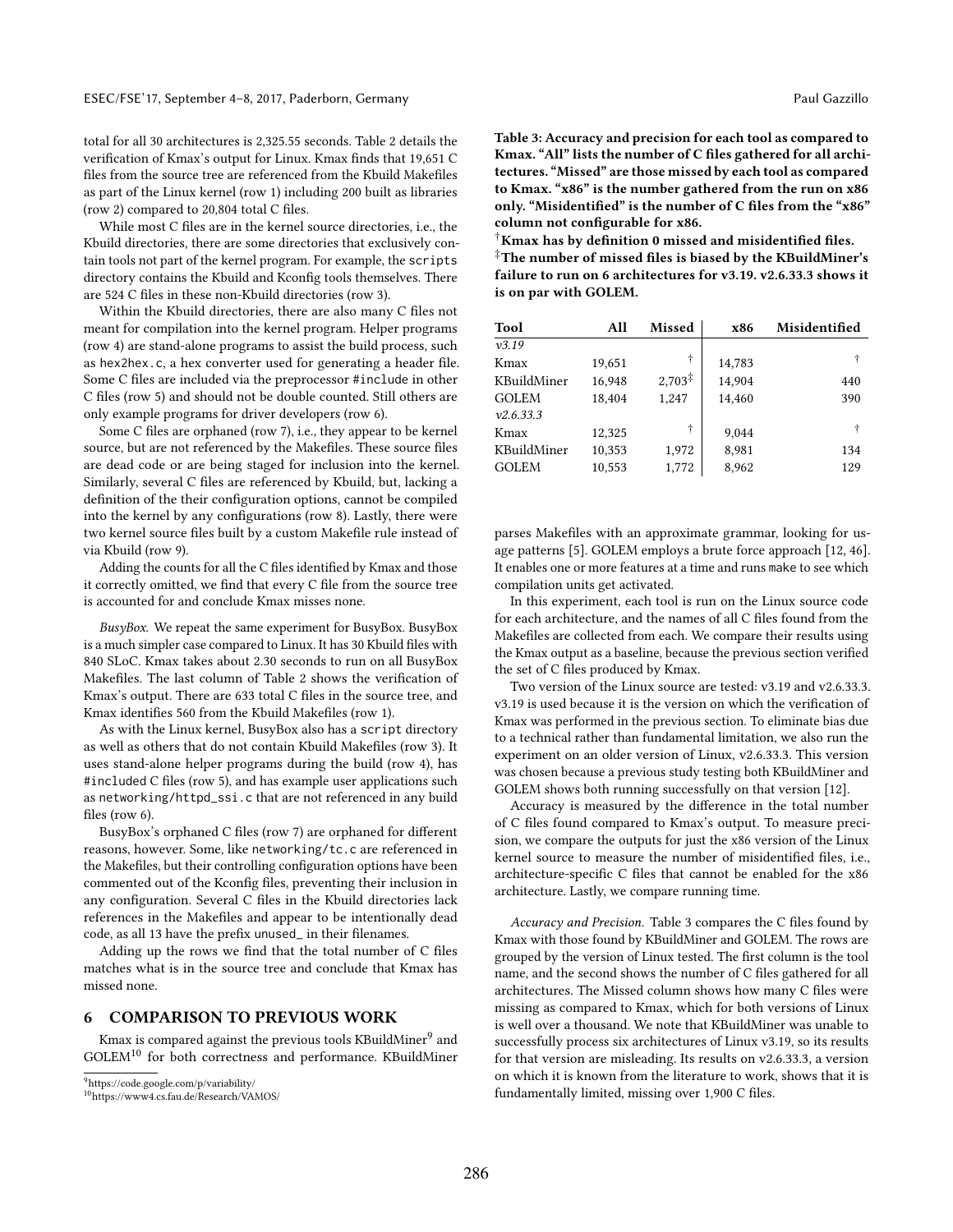<span id="page-8-0"></span>Table 4: Running time of each tool running on the x86 architecture of two Linux versions, v3.19 and v2.6.33.3. Each tool was run five times, excluding the warm-up run for KBuild-Miner. The minimum, average computed by the mean, and maximum are listed in "sec" for seconds, "min" for minutes, and "hrs" for hours.

| Tool         | Min        | Mean                | Max         |
|--------------|------------|---------------------|-------------|
| $\nu$ 3.19   |            |                     |             |
| Kmax         | 84.03 sec  | 84.15 sec           | 84.25 sec   |
| KBuildMiner  | 44.17 sec  | $45.00 \text{ sec}$ | 45.87 sec   |
| <b>GOLEM</b> | $3.41$ hrs | 3.42 hrs            | $3.43$ hrs  |
| v2.6.33.3    |            |                     |             |
| Kmax         | 46.69 sec  | 46.75 sec           | $46.80$ sec |
| KBuildMiner  | 11.82 sec  | 12.32 sec           | 12.87 sec   |
| <b>GOLEM</b> | 53.96 min  | 54.56 min           | 55.04 min   |

The last two columns show the number of C files found on the x86 run as well as the number misidentified files. To compute the misidentified files, we take the list of filenames produced by each tool and remove those also identified by Kmax. The remaining are those that can not be configured when building for x86.

Nearly all of these misidentified files are specific to another architecture. For instance, both KBuildMiner and GOLEM collect ps3disk.c when analyzing x86. As shown in Section [5,](#page-6-0) this C file can only be compiled for powerpc, as enforced by its configuration option. A small number of misidentified C files are dead code. For example, several C files in drivers/acpi/acpica, e.g., hwtimer.c, are controlled by a phony configuration option that is not defined in Kconfig, ACPI\_FUTURE\_USAGE. Kmax's static analysis approach enables the precision necessary for handling these situations.

KBuildMiner and GOLEM both miss thousands of C files and misidentify hundreds for the x86 architecture alone. This means that configuration-dependent bug-finders based on these tools will miss much source code compared to Kmax.

Running Time. The running time of all three tools was evaluated by running each five times for the x86 architecture of both Linux v2.6.33.3 and v3.19. Kmax and GOLEM are both python applications. KBuildMiner is written in Java and Scala, so a JVM warm-up run is used before collecting its running time.

Table [4](#page-8-0) shows the results of the running time experiment. Each row is one tool, grouped by Linux version. The columns are the tool name followed by the minimum, mean, and maximum running times for the five runs. For v3.19, The fastest tool is KBuildMiner, taking 45 seconds. This is expected, since it only performs parsing without evaluation. Kmax takes about 85 seconds, about double the time. Note that Kmax's python implementation would likely improve in performance if ported to Java. GOLEM, on the other hand, is far slower than both tools, taking hours instead of seconds. GOLEM's long running time comes from repeatedly execute make for one configuration at a time. This process is time-consuming without yielding much better results than KBuildMiner.

The results are similar for v2.6.33.3. Both Kmax and KBuildMiner take under a minute, with KBuildMiner less than a quarter of the running time of Kmax. GOLEM is still prohibitively long in comparison, taking over 50 minutes. When compared to the larger v3.19 version of Linux, both KBuildMiner and GOLEM take four times times longer. Kmax, on the other hand, scales much better, taking only about twice as long.

In summary, KBuildMiner's fuzzy parsing is the fastest, while GOLEM is orders of magnitude more time-consuming than both of the other tools. Kmax is far more accurate and precise, performs very quickly on the highly-configurable Linux build system, and scales much better.

# 7 RELATED WORK

Analysis of Makefiles. KBuildMiner collects C files by parsing Makefiles [\[5\]](#page-10-18). It uses a custom grammar supporting specific usage patterns. Makex takes a similar parsing approach [\[33\]](#page-10-19). Dietrich et al. found it yielded only 75 percent coverage, underperforming both KBuildMiner and GOLEM [\[12\]](#page-10-2). After adding support for Makefile conditionals, its authors report a yield of  $85\% ^{11}.$  $85\% ^{11}.$  $85\% ^{11}.$  GOLEM uses a dynamic analysis approach, trying one or more configuration variables at a time to see which C files are enabled. Dietrich et al. compare GOLEM to other tools including KBuildMiner and Makex to evaluate their coverage [\[12\]](#page-10-2).

Tamrawi et al. describe SYMake, a symbolic Makefile evaluator for use in tools such as Makefile refactorings [\[44\]](#page-11-4). SYMake builds a symbolic dependency graph from Makefiles for use in identifying code smells and in refactoring. It preserves string operations, variable assignments, and conditionals on the symbolic dependency graph. Like Kmax, SYMake is a static analysis of Makefile constructs. It does not, however, model configurations as paths through the Makefile, which limits its ability to perform variability-aware analyses and collect configurations. In contrast, Kmax provides abstractions for both configurations and the string domain and yields data-flow results that precisely summarize a Makefiles' variability, enabling it, for instance, to find dead code.

Adams et al. describe MAKAO, a visualization tool for Makefile dependencies. It extracts a concrete dependency graph for a single configuration [\[2\]](#page-10-20). While it is not variability-aware, Kmax has the potential to enhance MAKAO and such concrete tools by defining the space of legal configuration in which to sample. Such configuration space sampling approaches have been studied before [\[28\]](#page-10-21).

Program analysis. Several program analyses use BDDs, such as BDD-based points-to analysis [\[7\]](#page-10-22) and BDD-based software verification [\[8\]](#page-10-23). Xie and Aiken use BDDs to represent paths and use SAT solving to find bugs [\[50\]](#page-11-5). Notably it checks for bugs after preprocessing, and therefore in a single configuration. Kmax enables configuration-dependent bug-finders by using BDDs to represent reaching configurations.

Several existing program analysis techniques simulate multiple executions of a program with a single execution, using state splitting to minimize combinatorial explosion and avoid duplicate work. Kmax's technique for keeping multiple values of each variable while executing Makefile constructs in a single pass resembles these approaches. Tucek et al. provide an improvement to testing patched systems called delta execution [\[48\]](#page-11-6). Exploiting the fact

<span id="page-8-1"></span><sup>11</sup><http://www.sarahnadi.org/research/kbuildvariability>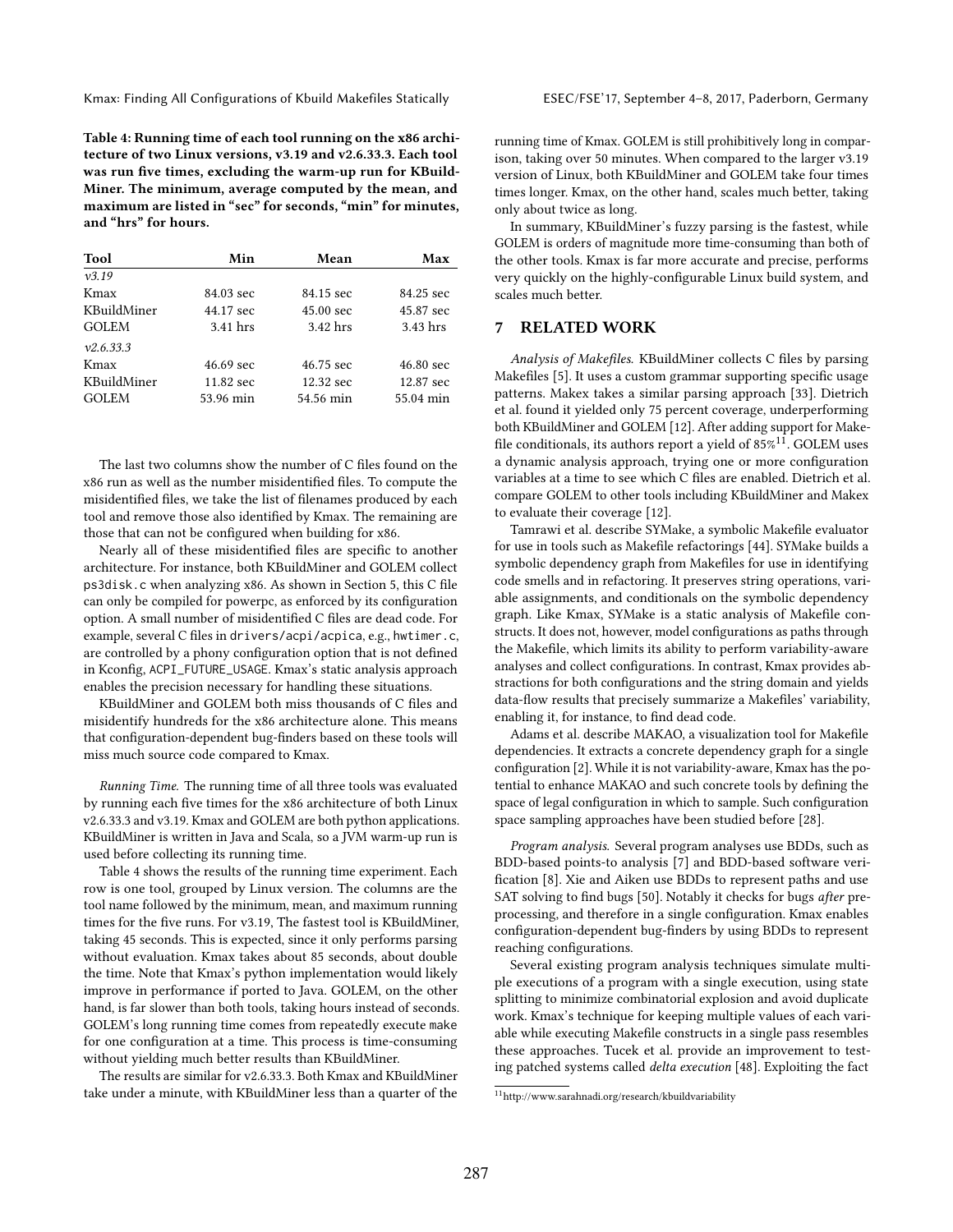that patches are often relatively small, it uses a single execution rather than running unpatched and patched versions side-by-side, splitting only at differences. Austin and Flanagan describe an information flow analysis of JavaScript programs that tracks faceted values, i.e. both high and low values simultaneously, during a single execution [\[4\]](#page-10-24). This retains the benefits of multi-process execution, but collapses executions when raw values are the same, improving performance. Sen et al. describe MultiSE, an improvement over dynamic symbolic execution for JavaScript programs [\[41\]](#page-11-7). It deals with the path-explosion problem by representing variables with multiple symbolic values guarded by path constraints represented by BDDs, rather than auxiliary variables.

Christensen et al. describe a technique that statically analyzes the string values of Java programs [\[10\]](#page-10-25). In contrast, Kmax uses the simpler technique of exhaustively computing each possible concrete string given the range of values in the abstract variables.

Variability-aware analysis. Midtgaard et al. describe a new framework to systematically lift abstract-interpretation-based analyses to family-based analyses [\[30\]](#page-10-26). Abstract interpretation is a rigorous technique for constructing static analyses [\[11\]](#page-10-27). Kmax is a familybased static analysis approach. While not strictly abstract interpretation per se, Kmax's static approach interprets Makefile language constructs over an abstract state to perform variability-aware analysis of Kbuild Makefiles.

Kästner et al. describe a variability-aware module system that permits variability within modules, overcoming the limitations of modeling real-world variability with the traditional coarse-grained module-level variability [\[21\]](#page-10-14). An implementation extracts a variability model by parsing BusyBox C files and checks for type and linker errors, the latter akin to the application of configuration-dependent bug-finders to undefined function calls. There is no mention of Makefile analysis, and we imagine Kmax would be a useful tool for this and other variability-aware analyses.

Kmax's representation of variable values, by storing all possible values with their configuration, resembles previous work on variational programming. Walkingshaw et al. proposes variational data structures, which represents variation explicitly in the language itself, rather than requiring repeated execution of the entire program for each combination of variations [\[49\]](#page-11-8). Chen et al. go further and describe variational programming in general, including syntax, variational-preserving computation and other semantics, and a variational type system. [\[9\]](#page-10-28). Kmax's abstract variables can be thought of as variational data types that Kmax infers the values of during analysis, albeit not a language feature per se.

Thum et al. produce a comprehensive survey of software product line analysis strategies that classify them into product-based, feature-based, and family-based [\[47\]](#page-11-9). In this classification, Kmax is a family-based analysis, because it reasons about the space of possible configurations as a whole. It simulates multiple executions simultaneously by maintaining abstract variables that represent multiple concrete values with their configurations. Variabilityaware C preprocessors use a similar approach to store and expand macros [\[16,](#page-10-29) [17,](#page-10-16) [20\]](#page-10-17). Kim et al. test all combinations of features in a software product line with shared execution [\[22\]](#page-10-30). Instructions are executed until variability requires a split in state, and states are merged when possible. Meinicke et al. describe variability-aware

execution for Java, a dynamic analysis used to measure the configuration complexity of several programs [\[29\]](#page-10-31). Its conditional values store multiple concrete values and their configurations.

Configuration analysis. Reisner et al. use symbolic evaluation of PHP to measure configuration properties and code coverage [\[37\]](#page-10-32). Nguyen et al. describe variability-aware execution of PHP to test combinations of plugins efficiently [\[34\]](#page-10-33). Concolic execution combines symbolic and concrete execution for improved testing, specifically to create concrete test cases [\[18,](#page-10-34) [40\]](#page-10-35).

There are several studies on Linux's build system as a software product line. Sincero et al. identified Kconfig as a feature model [\[43\]](#page-11-1), and several publications demonstrate building feature models from Kconfig. Berger et al. compared Kconfig and another modeling language called CDL to illustrate real-world use of variability modeling [\[6\]](#page-10-13). She et al. built a formal hierarchy of features for Linux [\[42\]](#page-11-10). Dietrich et al. quantified the granularity of features in the Linux kernel [\[13\]](#page-10-7). Dintzner et al. tracked changes in Linux's feature model over time [\[14\]](#page-10-36). Tartler et al. calculated code coverage for a single configuration and maximized coverage with a minimal set of features [\[45\]](#page-11-2). Nadi and Holt analyzed Kbuild Makefiles to find anomalies such as unused C files [\[32\]](#page-10-37). Thum surveys software product line analysis techniques, categorizing methods for modeling features as well as techniques for software tools to deal with variability in software [\[47\]](#page-11-9).

Kmax provides a precise characterization of the configurations encoded by Kbuild Makefiles, essential to family-based analysis, such as bug-finding, testing, and refactoring tools, for the Linux kernel and other tools that use Kbuild.

Partial evaluation. Partial evaluation specializes a program, e.g., for optimization, for a given set of inputs, precomputing values and unfolding all possible results [\[19\]](#page-10-38). The way Kmax evaluates operations on abstract values is akin to this unfolding.

#### 8 CONCLUSION

We have introduced Kmax, a new static analysis algorithm for Kbuild Makefiles that summarizes their behavior for all configurations. It is a path-sensitive analysis, where paths are abstracted with Binary Decision Diagrams and represent the reaching configurations at each program point. The abstract state enumerates unique string values tagged with their reaching configurations. The algorithm is implemented in a tool that collects the C source files and their configurations from the Makefile-based Kbuild build system. This tool is evaluated on the Linux and BusyBox build systems and can analyze even the highly-configurable Linux build system in minutes. Compared to ad-hoc solutions, Kmax is more accurate and precise, enabling more precise downstream variability-aware tools. Additionally, Kmax performs better or with little overhead, is more scalable, and can find unreachable code. Future work includes using Kmax on more build systems and porting it to other build languages as well as incorporating its results into other variabilityaware analysis tools.

#### ACKNOWLEDGMENTS

I would like to thank the all the reviewers for helping make this a better paper and Shiyi Wei for his indispensable advice.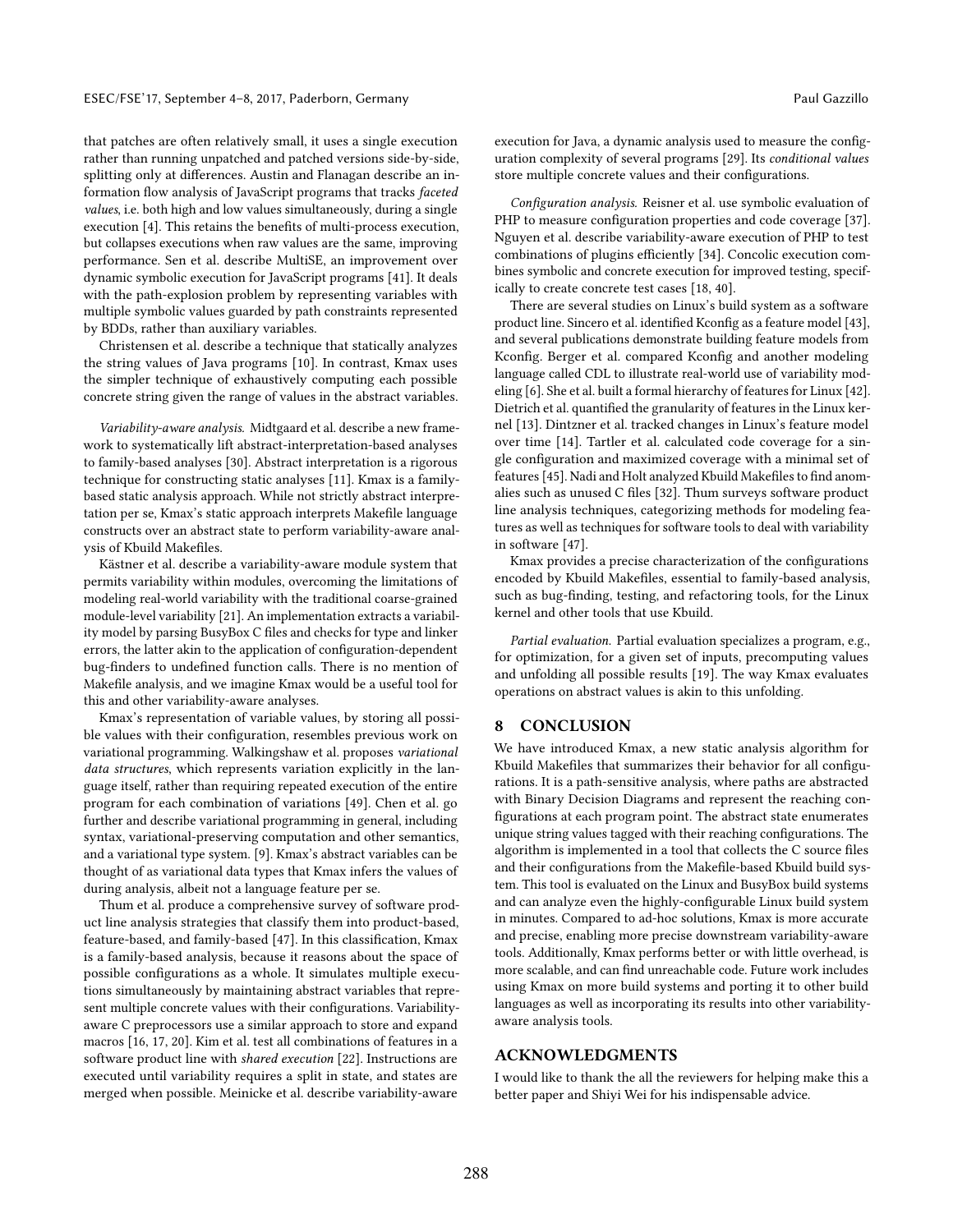Kmax: Finding All Configurations of Kbuild Makefiles Statically ESEC/FSE'17, September 4–8, 2017, Paderborn, Germany

# **REFERENCES**

- <span id="page-10-1"></span>[1] Iago Abal, Claus Brabrand, and Andrzej Wasowski. 2014. 42 Variability Bugs in the Linux Kernel: A Qualitative Analysis. In Proceedings of the 29th ACM/IEEE International Conference on Automated Software Engineering (ASE '14). ACM, New York, NY, USA, 421–432.<https://doi.org/10.1145/2642937.2642990>
- <span id="page-10-20"></span>[2] B. Adams, H. Tromp, K. de Schutter, and W. de Meuter. 2007. MAKAO. In 2007 IEEE International Conference on Software Maintenance. 517–518. [https:](https://doi.org/10.1109/ICSM.2007.4362678) [//doi.org/10.1109/ICSM.2007.4362678](https://doi.org/10.1109/ICSM.2007.4362678)
- <span id="page-10-0"></span>[3] Sven Apel, Don Batory, Christian Kstner, and Gunter Saake. 2013. Feature-Oriented Software Product Lines: Concepts and Implementation. Springer Publishing Company, Incorporated.
- <span id="page-10-24"></span>[4] Thomas H. Austin and Cormac Flanagan. 2012. Multiple Facets for Dynamic Information Flow. In Proceedings of the 39th Annual ACM SIGPLAN-SIGACT Symposium on Principles of Programming Languages (POPL '12). ACM, New York, NY, USA, 165–178.<https://doi.org/10.1145/2103656.2103677>
- <span id="page-10-18"></span>[5] Thorsten Berger, Steven She, Krzysztof Czarnecki, and Andrzej Wasowski. 2010. Feature-to-Code Mapping in Two Large Product Lines. Technical Report. University of Leipzig (Germany), University of Waterloo (Canada), IT University of Copenhagen (Denmark).<http://informatik.uni-leipzig.de/~berger/tr/2010-berger.pdf>
- <span id="page-10-13"></span>[6] Thorsten Berger, Steven She, Rafael Lotufo, Andrzej Wasowski, and Krzysztof Czarnecki. 2010. Variability Modeling in the Real: A Perspective from the Operating Systems Domain. In Proceedings of the IEEE/ACM International Conference on Automated Software Engineering (ASE '10). ACM, New York, NY, USA, 73–82. <https://doi.org/10.1145/1858996.1859010>
- <span id="page-10-22"></span>[7] Marc Berndl, Ondřej Lhoták, Feng Qian, Laurie Hendren, and Navindra Umanee. 2003. Points-to analysis using BDDs. In Proceedings of the ACM SIGPLAN 2003 Conference on Programming Language Design and Inplementation. ACM Press, 103–114.<https://doi.org/10.1145/781131.781144>
- <span id="page-10-23"></span>[8] Dirk Beyer and Andreas Stahlbauer. 2014. BDD-based software verification. International Journal on Software Tools for Technology Transfer 16, 5 (2014), 507– 518.<https://doi.org/10.1007/s10009-014-0334-1>
- <span id="page-10-28"></span>[9] Sheng Chen, Martin Erwig, and Eric Walkingshaw. 2016. A Calculus for Variational Programming. In 30th European Conference on Object-Oriented Programming, ECOOP 2016, July 18-22, 2016, Rome, Italy. 6:1–6:28. [https://doi.org/10.4230/](https://doi.org/10.4230/LIPIcs.ECOOP.2016.6) [LIPIcs.ECOOP.2016.6](https://doi.org/10.4230/LIPIcs.ECOOP.2016.6)
- <span id="page-10-25"></span>[10] Aske Simon Christensen, Anders Møller, and Michael I. Schwartzbach. 2003. Precise Analysis of String Expressions. In Proceedings of the 10th International Conference on Static Analysis (SAS'03). Springer-Verlag, Berlin, Heidelberg, 1–18. <http://dl.acm.org/citation.cfm?id=1760267.1760269>
- <span id="page-10-27"></span>[11] Patrick Cousot and Radhia Cousot. 1977. Abstract Interpretation: A Unified Lattice Model for Static Analysis of Programs by Construction or Approximation of Fixpoints. In Proceedings of the 4th ACM SIGACT-SIGPLAN Symposium on Principles of Programming Languages (POPL '77). ACM, New York, NY, USA, 238–252.<https://doi.org/10.1145/512950.512973>
- <span id="page-10-2"></span>[12] Christian Dietrich, Reinhard Tartler, Wolfgang Schröder-Preikshat, and Daniel Lohmann. 2012. A robust approach for variability extraction from the Linux build system. In Proceedings of the 16th International Software Product Line Conference. 21–30.<http://doi.acm.org/10.1145/2362536.2362544>
- <span id="page-10-7"></span>[13] Christian Dietrich, Reinhard Tartler, Wolfgang Schröder-Preikshat, and Daniel Lohmann. 2012. Understanding linux feature distribution. In Proceedings of the 2012 Workshop on Modularity in Systems Software. 15–20. [http://doi.acm.org/10.](http://doi.acm.org/10.1145/2162024.2162030) [1145/2162024.2162030](http://doi.acm.org/10.1145/2162024.2162030)
- <span id="page-10-36"></span>[14] Nicolas Dintzner, Arie Van Deursen, and Martin Pinzger. 2013. Extracting Feature Model Changes from the Linux Kernel Using FMDiff. In Proceedings of the Eighth International Workshop on Variability Modelling of Software-Intensive Systems (VaMoS '14). ACM, New York, NY, USA, Article 22, 8 pages. [https://doi.org/10.](https://doi.org/10.1145/2556624.2556631) [1145/2556624.2556631](https://doi.org/10.1145/2556624.2556631)
- <span id="page-10-3"></span>[15] Nicolas Dintzner, Arie van Deursen, and Martin Pinzger. 2017. Analysing the Linux kernel feature model changes using FMDiff. Software & Systems Modeling 16, 1 (2017), 55–76.<https://doi.org/10.1007/s10270-015-0472-2>
- <span id="page-10-29"></span>[16] Alejandra Garrido and Ralph Johnson. 2005. Analyzing Multiple Configurations of a C Program. In Proceedings of the 21st ICSM. 379–388. [http://dx.doi.org/10.](http://dx.doi.org/10.1109/ICSM.2005.23) [1109/ICSM.2005.23](http://dx.doi.org/10.1109/ICSM.2005.23)
- <span id="page-10-16"></span>[17] Paul Gazzillo and Robert Grimm. 2012. SuperC: parsing all of C by taming the preprocessor. In Proceedings of the ACM Conference on Programming Language Design and Implementation. 323–334.<http://doi.acm.org/10.1145/2254064.2254103>
- <span id="page-10-34"></span>[18] Patrice Godefroid, Nils Klarlund, and Koushik Sen. 2005. DART: Directed Automated Random Testing. In Proceedings of the 2005 ACM SIGPLAN Conference on Programming Language Design and Implementation (PLDI '05). ACM, New York, NY, USA, 213–223.<https://doi.org/10.1145/1065010.1065036>
- <span id="page-10-38"></span>[19] Neil D. Jones. 1996. An Introduction to Partial Evaluation. ACM Comput. Surv. 28, 3 (Sept. 1996), 480–503.<https://doi.org/10.1145/243439.243447>
- <span id="page-10-17"></span>[20] Christian Kästner et al. 2011. Variability-Aware Parsing in the Presence of Lexical Macros and Conditional Compilation. In Proceedings of the 26th ACM Conference on Object-Oriented Programming Systems, Languages, and Applications. 805–824. <http://dx.doi.org/10.1145/2048066.2048128>
- <span id="page-10-14"></span>[21] Christian Kästner et al. 2012. A variability-aware module system. In Proceedings of the 27th ACM Conference on Object-Oriented Programming Systems, Languages, and Applications. 773–792.<http://doi.acm.org/10.1145/2384616.2384673>
- <span id="page-10-30"></span>[22] Chang Hwan Peter Kim, Sarfraz Khurshid, and Don S. Batory. 2012. Shared Execution for Efficiently Testing Product Lines. In 23rd IEEE International Symposium on Software Reliability Engineering, ISSRE 2012, Dallas, TX, USA, November 27-30, 2012. 221–230.<https://doi.org/10.1109/ISSRE.2012.23>
- <span id="page-10-8"></span>[23] Jörg Liebig et al. 2010. An analysis of the variability in forty preprocessor-based software product lines. In Proceedings of the 32th International Conference on Software Engineering. 105–114.<http://doi.acm.org/10.1145/1806799.1806819>
- [24] Jörg Liebig et al. 2011. Analyzing the discipline of preprocessor annotations in 30 million lines of C code. In Proceedings of the 10th ACM International Conference on Aspect-Oriented Software Development. 191–202. [http://doi.acm.org/10.1145/](http://doi.acm.org/10.1145/1960275.1960299) [1960275.1960299](http://doi.acm.org/10.1145/1960275.1960299)
- <span id="page-10-9"></span>[25] Jörg Liebig, Alexander von Rhein, Christian Kästner, Sven Apel, Jens Dörre, and Christian Lengauer. 2013. Scalable Analysis of Variable Software. In Proceedings of the 2013 9th Joint Meeting on Foundations of Software Engineering (ESEC/FSE 2013). ACM, New York, NY, USA, 81–91.<https://doi.org/10.1145/2491411.2491437>
- <span id="page-10-4"></span>[26] Rafael Lotufo, Steven She, Thorsten Berger, Krzysztof Czarnecki, and Andrzej Wasowski. 2010. Evolution of the Linux Kernel Variability Model. Springer Berlin Heidelberg, Berlin, Heidelberg, 136–150. [https://doi.org/10.1007/978-3-642-15579-6\\_](https://doi.org/10.1007/978-3-642-15579-6_10) [10](https://doi.org/10.1007/978-3-642-15579-6_10)
- <span id="page-10-15"></span>[27] Bill McCloskey and Eric Brewer. 2005. ASTEC: A New Approach to Refactoring C. In Proceedings of the 10th European Software Engineering Conference. 21–30. <http://dx.doi.org/10.1145/1081706.1081712>
- <span id="page-10-21"></span>[28] Flávio Medeiros, Christian Kästner, Márcio Ribeiro, Rohit Gheyi, and Sven Apel. 2016. A Comparison of 10 Sampling Algorithms for Configurable Systems. In Proceedings of the 38th International Conference on Software Engineering (ICSE). ACM Press, New York, NY, 643–654.<https://doi.org/10.1145/2884781.2884793>
- <span id="page-10-31"></span>[29] Jens Meinicke, Chu-Pan Wong, Christian Kästner, Thomas Thüm, and Gunter Saake. 2016. On Essential Configuration Complexity: Measuring Interactions in Highly-configurable Systems. In Proceedings of the 31st IEEE/ACM International Conference on Automated Software Engineering (ASE 2016). ACM, New York, NY, USA, 483–494.<https://doi.org/10.1145/2970276.2970322>
- <span id="page-10-26"></span>[30] Jan Midtgaard, Aleksandar S. Dimovski, Claus Brabrand, and Andrzej Wasowski. 2015. Systematic Derivation of Correct Variability-aware Program Analyses. Sci. Comput. Program. 105, C (July 2015), 145–170. [https://doi.org/10.1016/j.scico.](https://doi.org/10.1016/j.scico.2015.04.005) [2015.04.005](https://doi.org/10.1016/j.scico.2015.04.005)
- <span id="page-10-5"></span>[31] Sarah Nadi, Thorsten Berger, Christian Kästner, and Krzysztof Czarnecki. 2015. Where do Configuration Constraints Stem From? An Extraction Approach and an Empirical Study. IEEE Transactions on Software Engineering 41, 8 (2015), 820–841. <https://doi.org/10.1109/TSE.2015.2415793>
- <span id="page-10-37"></span>[32] Sarah Nadi and Ric Holt. 2011. Make It or Break It: Mining Anomalies from Linux Kbuild. In Proceedings of the 2011 18th Working Conference on Reverse Engineering (WCRE '11). IEEE Computer Society, Washington, DC, USA, 315–324. <https://doi.org/10.1109/WCRE.2011.46>
- <span id="page-10-19"></span>[33] Sarah Nadi and Ric Holt. 2012. Mining Kbuild to Detect Variability Anomalies in Linux. In Proceedings of the 2012 16th European Conference on Software Maintenance and Reengineering (CSMR '12). IEEE Computer Society, Washington, DC, USA, 107–116.<https://doi.org/10.1109/CSMR.2012.21>
- <span id="page-10-33"></span>[34] Hung Viet Nguyen, Christian Kästner, and Tien N. Nguyen. 2014. Exploring Variability-aware Execution for Testing Plugin-based Web Applications. In Proceedings of the 36th International Conference on Software Engineering (ICSE 2014). ACM, New York, NY, USA, 907–918.<https://doi.org/10.1145/2568225.2568300>
- <span id="page-10-11"></span>[35] Yoann Padioleau et al. 2010. Documenting and automating collateral evolutions in linux device drivers. 247–260.<http://doi.acm.org/10.1145/1352592.1352618>
- <span id="page-10-12"></span>[36] Yoann Padioleau, Julia L. Lawall, and Gilles Muller. 2006. Understanding Collatteral Evolution in Linux Device Drivers. In Proceedings of the 1st European Conference on Computer Systems. 59–71.<http://dx.doi.org/10.1145/1217935.1217942>
- <span id="page-10-32"></span>[37] Elnatan Reisner, Charles Song, Kin-Keung Ma, Jeffrey S. Foster, and Adam Porter. 2010. Using Symbolic Evaluation to Understand Behavior in Configurable Software Systems. In Proceedings of the 32Nd ACM/IEEE International Conference on Software Engineering - Volume 1 (ICSE '10). ACM, New York, NY, USA, 445–454. <https://doi.org/10.1145/1806799.1806864>
- <span id="page-10-6"></span>Valentin Rothberg, Nicolas Dintzner, Andreas Ziegler, and Daniel Lohmann. 2016. Feature Models in Linux: From Symbols to Semantics. In Proceedings of the Tenth International Workshop on Variability Modelling of Software-intensive Systems (VaMoS '16). ACM, New York, NY, USA, 65–72. [https://doi.org/10.1145/2866614.](https://doi.org/10.1145/2866614.2866624) [2866624](https://doi.org/10.1145/2866614.2866624)
- <span id="page-10-10"></span>[39] Sandro Schulze et al. 2011. Analyzing the Effect of Preprocessor Annotations on Code Clones. In Proceedings of the 11th IEEE International Workshop on Source Code Analysis and Manipulation. 115–124.<http://dx.doi.org/10.1109/SCAM.2011.12>
- <span id="page-10-35"></span>[40] Koushik Sen, Darko Marinov, and Gul Agha. 2005. CUTE: A Concolic Unit Testing Engine for C. In Proceedings of the 10th European Software Engineering Conference Held Jointly with 13th ACM SIGSOFT International Symposium on Foundations of Software Engineering (ESEC/FSE-13). ACM, New York, NY, USA, 263–272.<https://doi.org/10.1145/1081706.1081750>